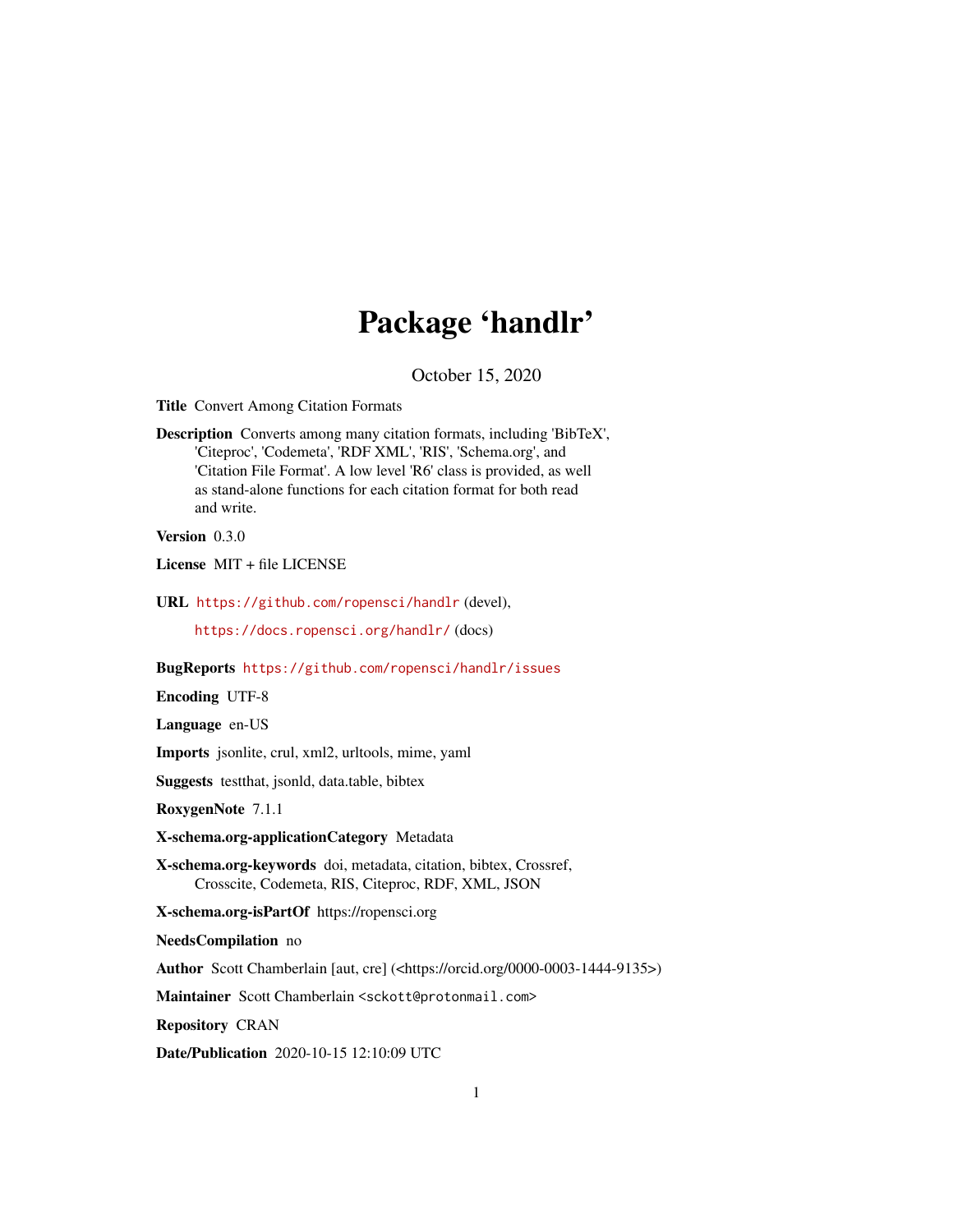## <span id="page-1-0"></span>R topics documented:

|       | $\overline{\phantom{a}}$ |
|-------|--------------------------|
|       | $\overline{4}$           |
|       | -5                       |
|       | -6                       |
|       | 7                        |
|       | $-8$                     |
|       | 9                        |
|       |                          |
|       |                          |
|       |                          |
|       |                          |
|       |                          |
|       |                          |
|       |                          |
|       |                          |
|       |                          |
|       |                          |
| Index | 25                       |
|       |                          |

handlr-package **Citation format converter** 

### Description

A tool for converting among citation formats

#### supported readers

- citeproc
- ris
- bibtex (requires suggested package bibtex)
- codemeta
- cff

### supported writers

- citeproc
- ris
- bibtex
- schema.org
- rdfxml (requires suggested package jsonld)
- codemeta
- cff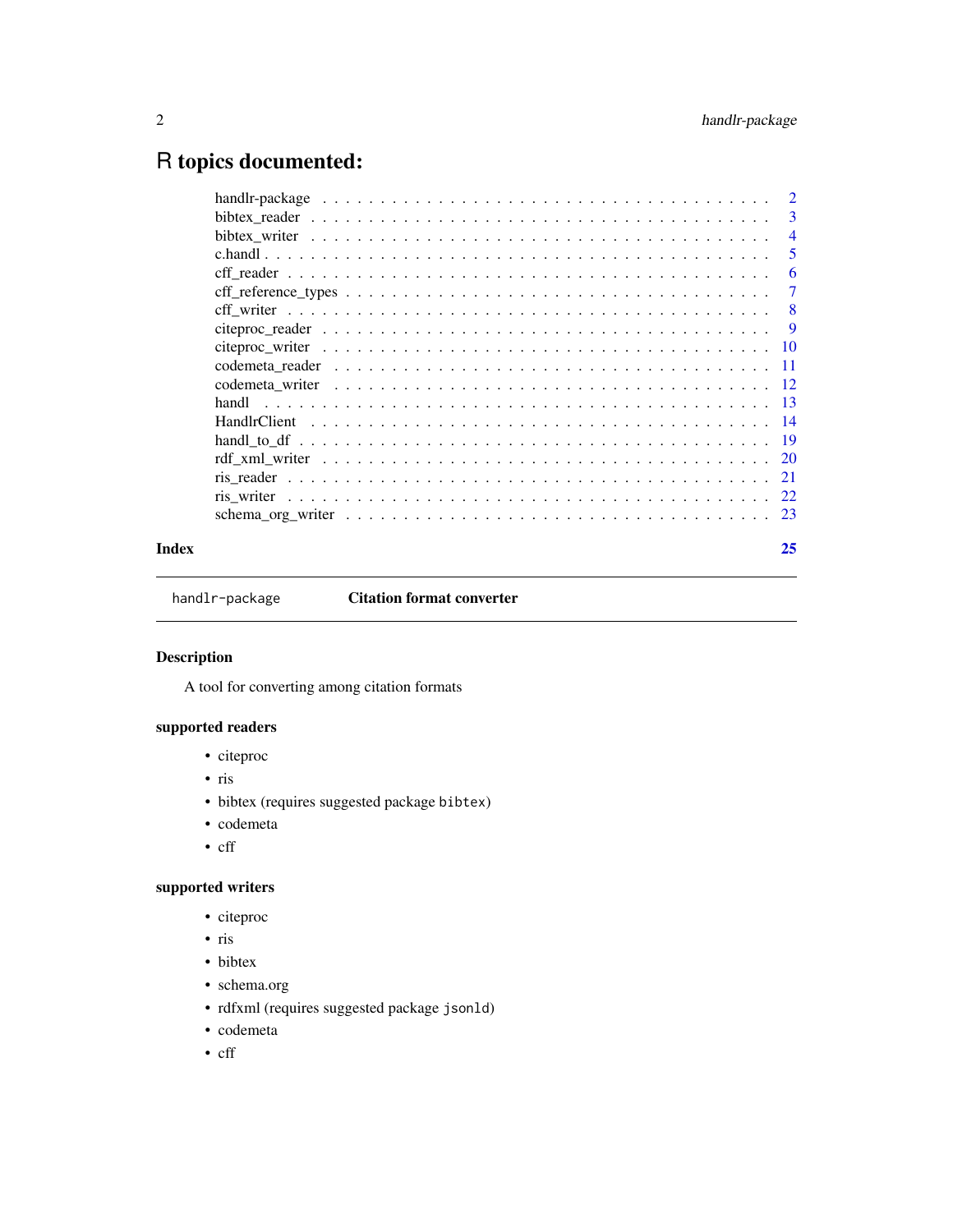#### <span id="page-2-0"></span>bibtex\_reader 3

#### links for citation formats

- citeproc: <https://en.wikipedia.org/wiki/CiteProc>
- codemeta: <https://codemeta.github.io/>
- ris: [https://en.wikipedia.org/wiki/RIS\\_\(file\\_format\)](https://en.wikipedia.org/wiki/RIS_(file_format))
- bibtex: <http://www.bibtex.org/>
- schema.org: <https://schema.org/>
- rdfxml: <https://en.wikipedia.org/wiki/RDF/XML>
- cff: <https://citation-file-format.github.io/>

#### Author(s)

Scott Chamberlain <sckott@protonmail.com>

<span id="page-2-1"></span>bibtex\_reader *bibtex reader*

#### Description

bibtex reader

#### Usage

bibtex\_reader(x)

#### Arguments

x (character) a file path or a bibtex string

#### Value

an object of class handl; see [handl](#page-12-1) for more

#### Note

requires package bibtex, an optional package for handlr

#### See Also

Other readers: [cff\\_reader\(](#page-5-1)), [citeproc\\_reader\(](#page-8-1)), [codemeta\\_reader\(](#page-10-1)), [ris\\_reader\(](#page-20-1)) Other bibtex: [bibtex\\_writer\(](#page-3-1))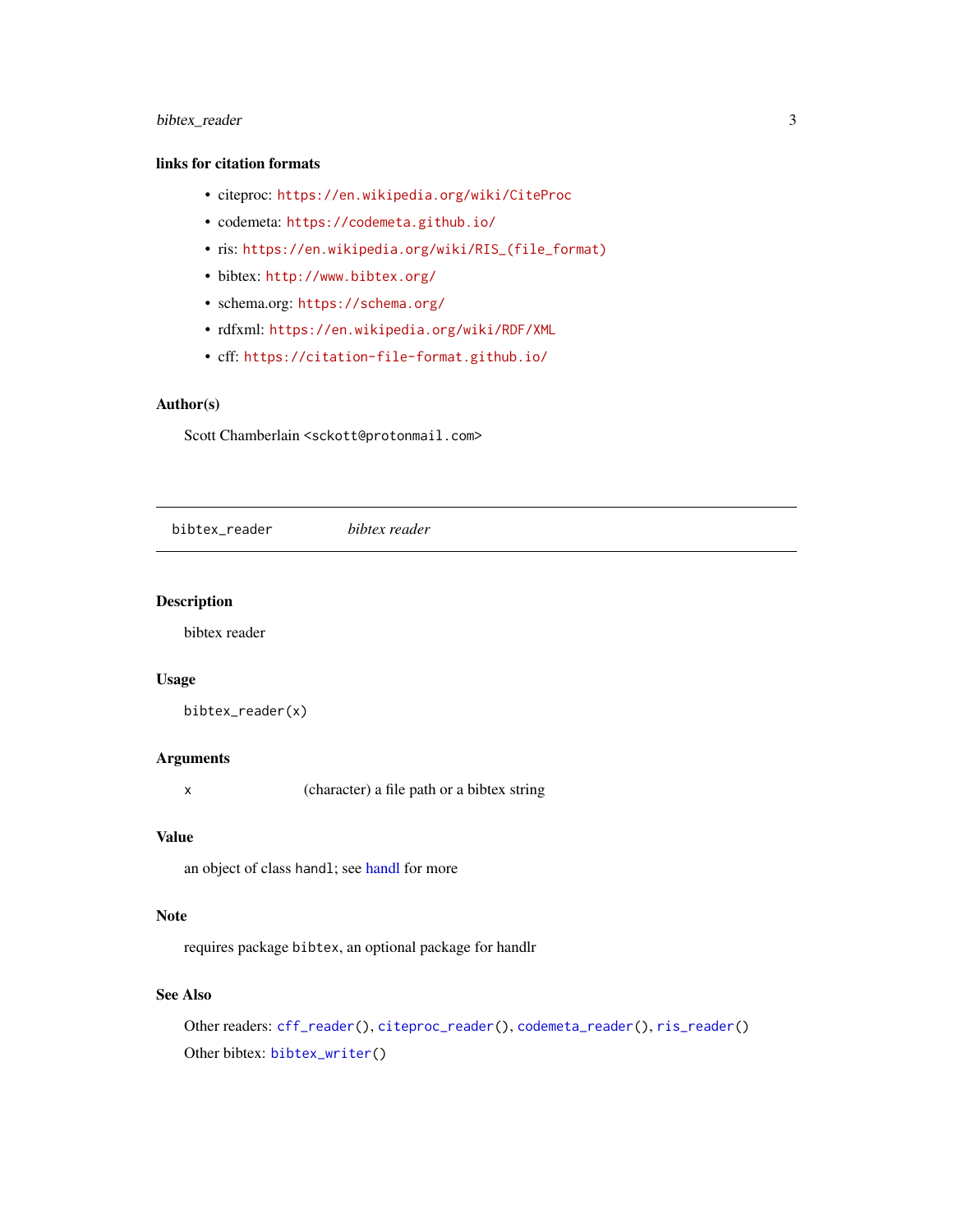#### Examples

```
if (requireNamespace("bibtex", quietly=TRUE)) {
(z <- system.file('extdata/crossref.bib', package = "handlr"))
bibtex_reader(x = z)(z <- system.file('extdata/bibtex.bib', package = "handlr"))
bibtex_reader(x = z)
# many at once
(z <- system.file('extdata/bib-many.bib', package = "handlr"))
bibtex_reader(x = z)
}
```
<span id="page-3-1"></span>bibtex\_writer *bibtex writer*

#### Description

bibtex writer

#### Usage

bibtex\_writer(z, key = NULL)

#### **Arguments**

| z   | an object of class handl; see handl for more                                        |
|-----|-------------------------------------------------------------------------------------|
| kev | (character) optional bibtex key to use, if NULL we attempt try the following fields |
|     | in order: key, identifier, id, doi. if you pass in ouput from bibtex_reader()       |
|     | you're likely to have a key field, but otherwise probably not                       |

#### Value

an object of class BibEntry

#### See Also

```
Other writers: cff_writer(), citeproc_writer(), codemeta_writer(), rdf_xml_writer(),
ris_writer(), schema_org_writer()
```
Other bibtex: [bibtex\\_reader\(](#page-2-1))

#### Examples

```
(z <- system.file('extdata/citeproc.json', package = "handlr"))
(tmp <- citeproc_reader(z))
bibtex_writer(z = \text{tmp})
cat(bibtex_wwriter(z = tmp), sep = "\n")
```
# give a bibtex key

<span id="page-3-0"></span>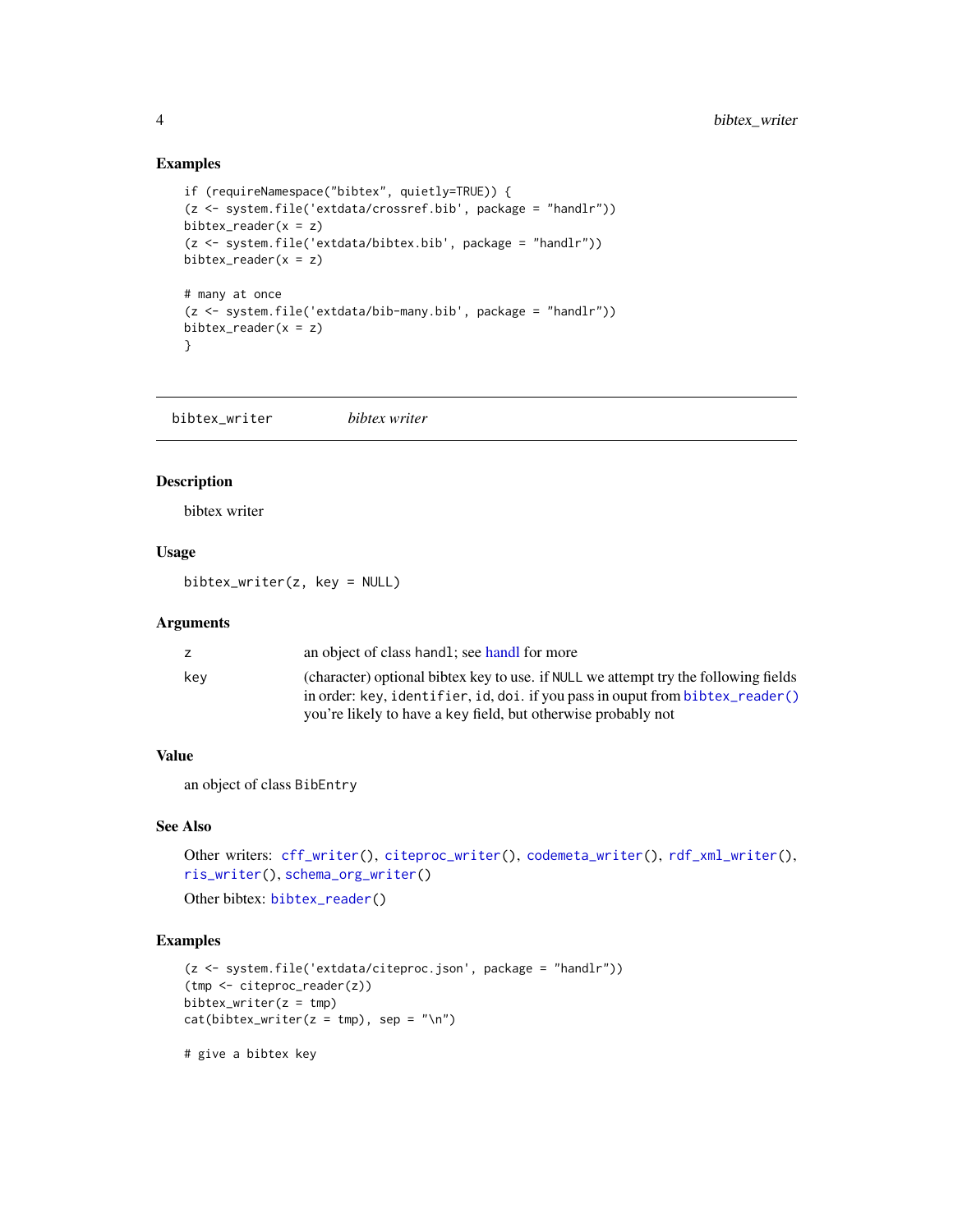#### <span id="page-4-0"></span>c.handl 5

```
cat(bibtex_writer(tmp, "foobar89"), sep = "\n")
# many at once
if (requireNamespace("bibtex", quietly=TRUE)) {
(z <- system.file('extdata/bib-many.bib', package = "handlr"))
out <- bibtex_reader(x = z)
bibtex_writer(out)
}
```
#### c.handl *combine many handl objects*

#### Description

combine many handl objects

#### Usage

## S3 method for class 'handl'  $c(\ldots)$ 

#### Arguments

... one or more objects of class handl; see [handl](#page-12-1) for more. all inputs must be of class handl. if the first input is not of class handl, you will not get back an object of class handl

#### Value

an object of class handl of length equal to number of handl objects passed in

```
z <- system.file('extdata/crossref.ris', package = "handlr")
cr <- ris_reader(z)
z <- system.file('extdata/peerj.ris', package = "handlr")
prj <- ris_reader(z)
res <- c(cr, prj)
res
invisible(lapply(bibtex_writer(res), cat, sep = "\n\n"))
```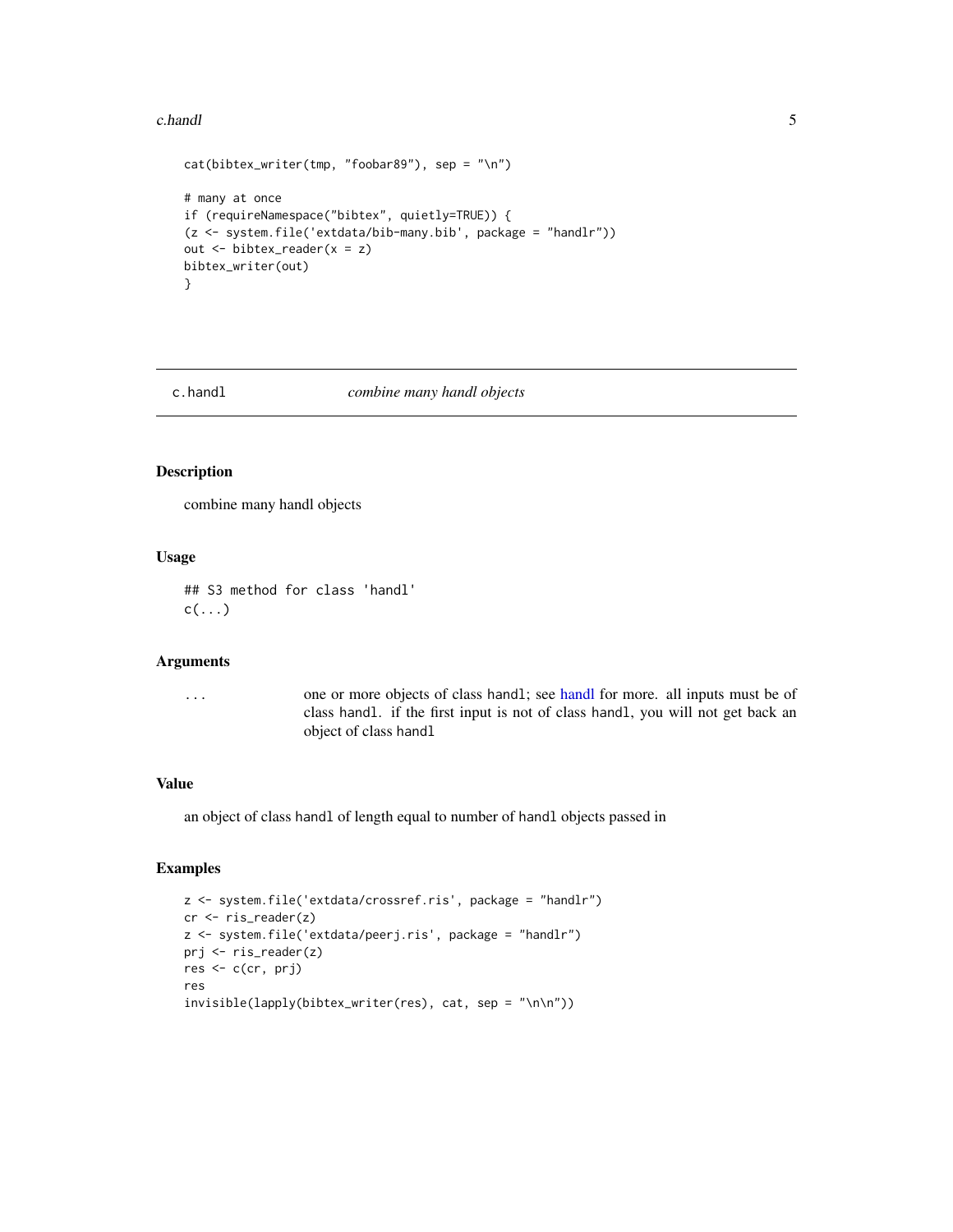<span id="page-5-1"></span><span id="page-5-0"></span>

Citation File Format (cff) reader

#### Usage

cff\_reader(x)

#### Arguments

x (character) a file path or a yaml string

#### Details

CFF only supports one citation, so many will always be FALSE.

Required fields: cff-version, version, message, date-released, title, authors. We'll stop with error if any of these are missing

You can though have many references in your CFF file associated with the citation. references is an optional component in cff files. If included, we check the following:

- each reference must have the 3 required fields: type, authors, title
- type must be in the allowed set, see [cff\\_reference\\_types](#page-6-1)
- the elements within authors must each be an entity or person object https://github.com/citationfile-format/citation-file-format#entity-objects https://github.com/citation-file-format/citation-fileformat#person-objects
- title must be a string

#### Value

an object of class [handl](#page-12-1); see handl for more

#### References

CFF format: https://github.com/citation-file-format/citation-file-format

#### See Also

Other readers: [bibtex\\_reader\(](#page-2-1)), [citeproc\\_reader\(](#page-8-1)), [codemeta\\_reader\(](#page-10-1)), [ris\\_reader\(](#page-20-1)) Other cff: [cff\\_writer\(](#page-7-1))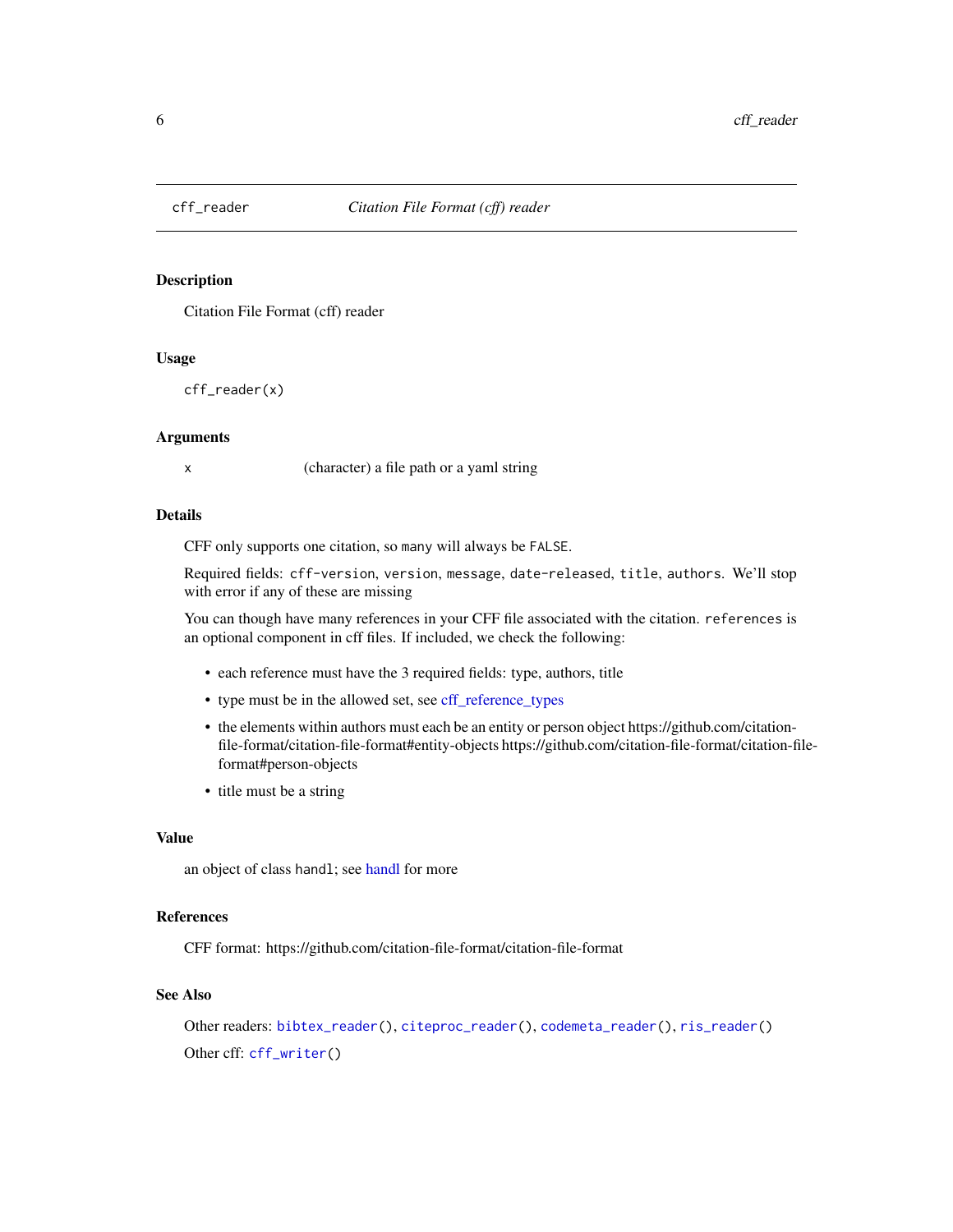#### <span id="page-6-0"></span>cff\_reference\_types 7

#### Examples

```
(z <- system.file('extdata/citation.cff', package = "handlr"))
res <- cff_reader(x = z)
res
res$cff_version
res$software_version
res$message
res$id
res$doi
res$title
res$author
res$references
# no references
(z <- system.file('extdata/citation-norefs.cff', package = "handlr"))
out <- cff_reader(x = z)
out
out$references
```
<span id="page-6-1"></span>cff\_reference\_types *cff references types*

#### Description

cff references types

#### Usage

cff\_reference\_types

#### Format

An object of class character of length 47.

#### Details

cff citation format types for references

### References

http://bit.ly/2PRK1Vt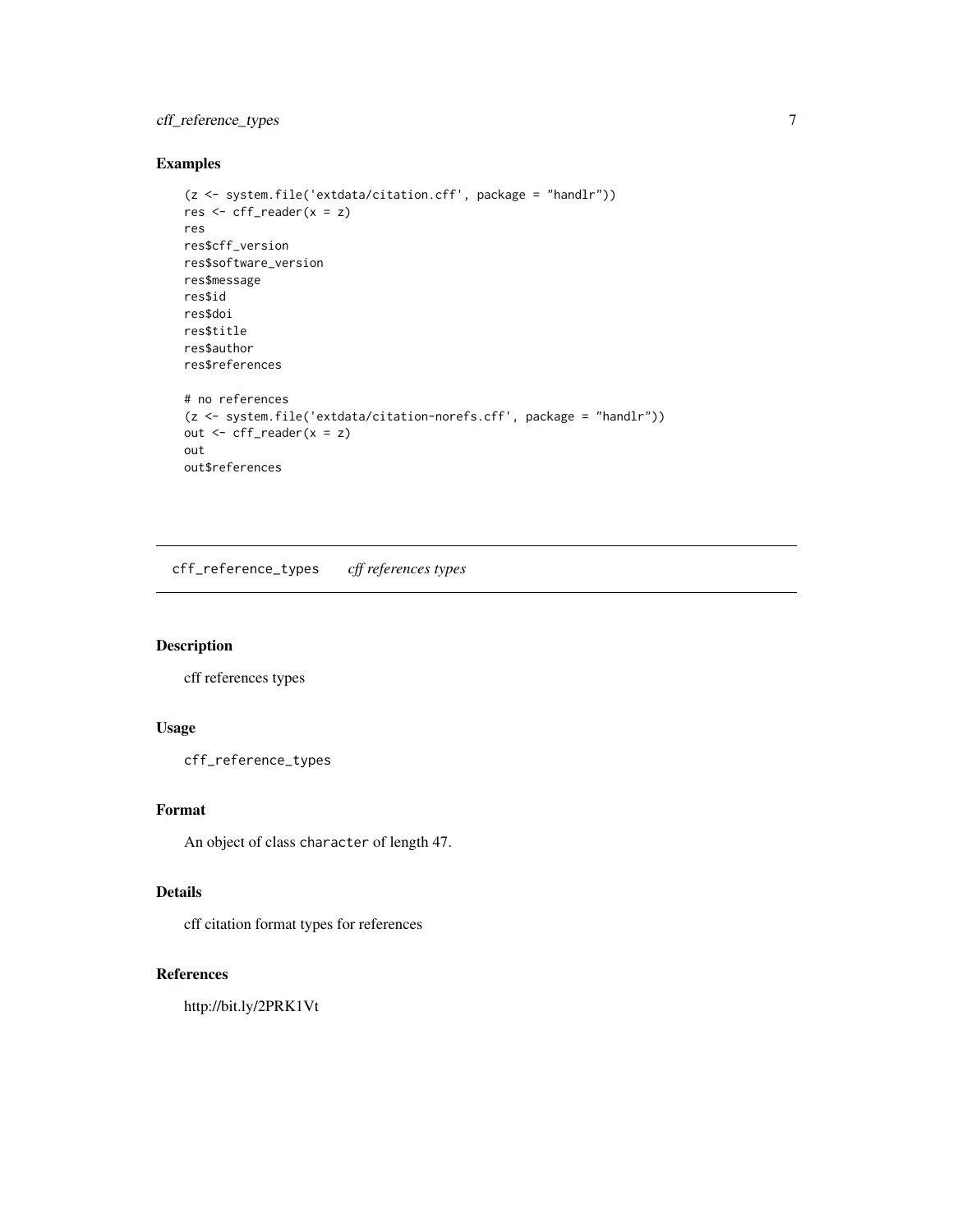<span id="page-7-1"></span><span id="page-7-0"></span>

Citation File Format (cff) writer

#### Usage

cff\_writer(z, path = NULL)

#### Arguments

|      | an object of class handl; see handl for more |
|------|----------------------------------------------|
| path | a file path or connection; default: stdout() |

#### Details

uses yaml::write\_yaml to write to yaml format that CFF uses

#### Value

text if one cff citation or list of many

#### Converting to CFF from other formats

CFF has required fields that can't be missing. This means that converting from other citation types to CFF will likely require adding the required CFF fields manually. Adding fields to a handl object is easy: it's really just an R list so add named elements to it. The required CFF fields are:

- cff-version: add cff\_version
- message: add message
- version: add software\_version
- title: add title
- authors: add author
- date-released: add date\_published

#### References

CFF format: https://github.com/citation-file-format/citation-file-format

#### See Also

```
Other writers: bibtex_writer(), citeproc_writer(), codemeta_writer(), rdf_xml_writer(),
ris_writer(), schema_org_writer()
Other cff: cff_reader()
```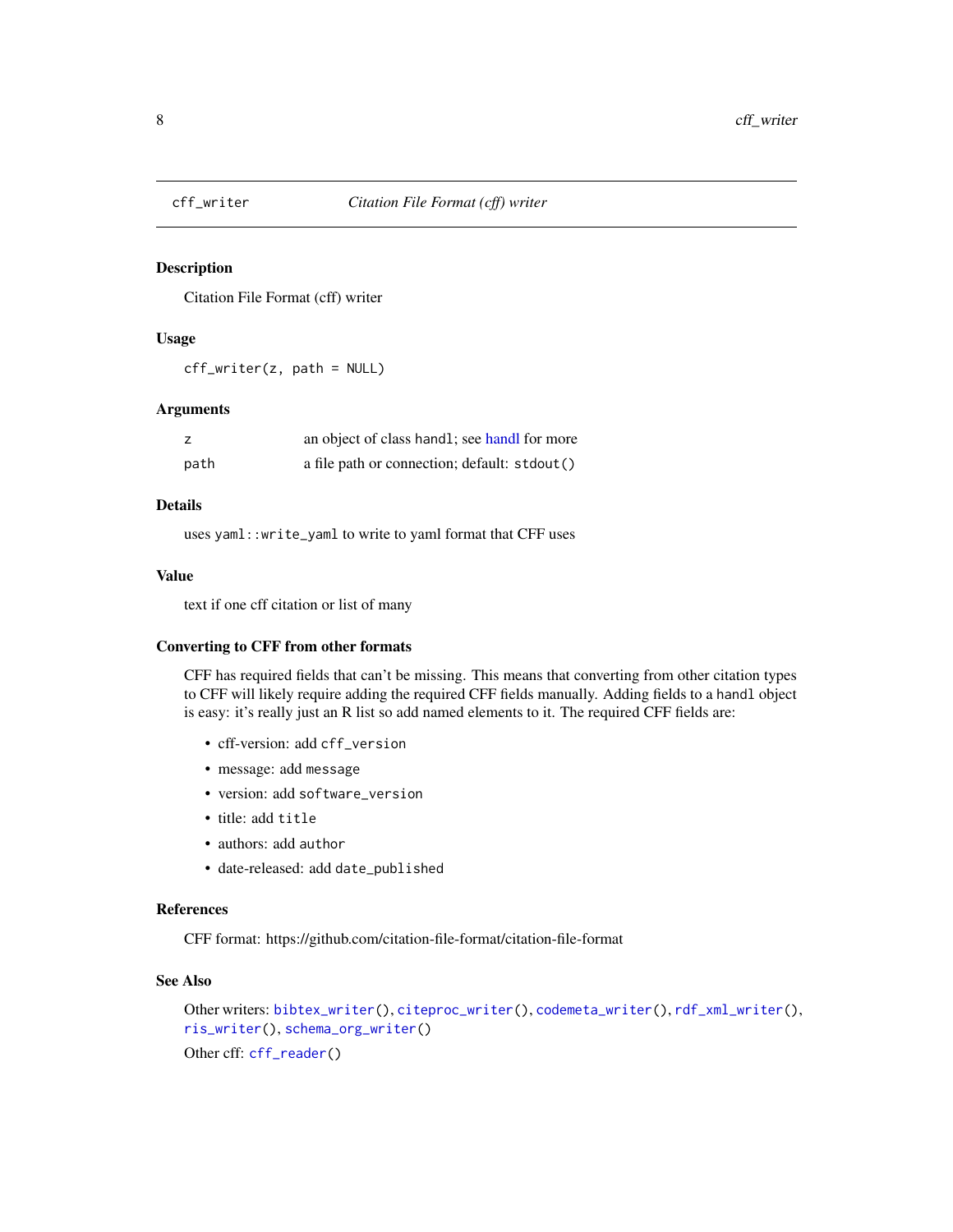#### <span id="page-8-0"></span>citeproc\_reader 9

#### Examples

```
(z <- system.file('extdata/citation.cff', package = "handlr"))
res \le cff_reader(x = z)
res
unclass(res)
cff_writer(res)
cat(cff_writer(res))
f <- tempfile()
cff_writer(res, f)
readLines(f)
unlink(f)
# convert from a different citation format
## see "Converting to CFF from other formats" above
z <- system.file('extdata/citeproc.json', package = "handlr")
w \le - citeproc_reader(x = z)
# cff_writer(w) # fails unless we add required fields
w$cff_version <- "1.1.0"
w$message <- "Please cite the following works when using this software."
w$software_version <- "2.5"
w$title <- "A cool library"
w$date_published <- "2017-12-18"
cff_writer(w)
cat(cff_writer(w))
```
<span id="page-8-1"></span>citeproc\_reader *citeproc reader*

#### Description

citeproc reader

#### Usage

citeproc\_reader(x)

#### Arguments

x (character) a file path or string

#### Value

an object of class handl; see [handl](#page-12-1) for more

#### See Also

```
Other readers: bibtex_reader(), cff_reader(), codemeta_reader(), ris_reader()
Other citeproc: citeproc_writer()
```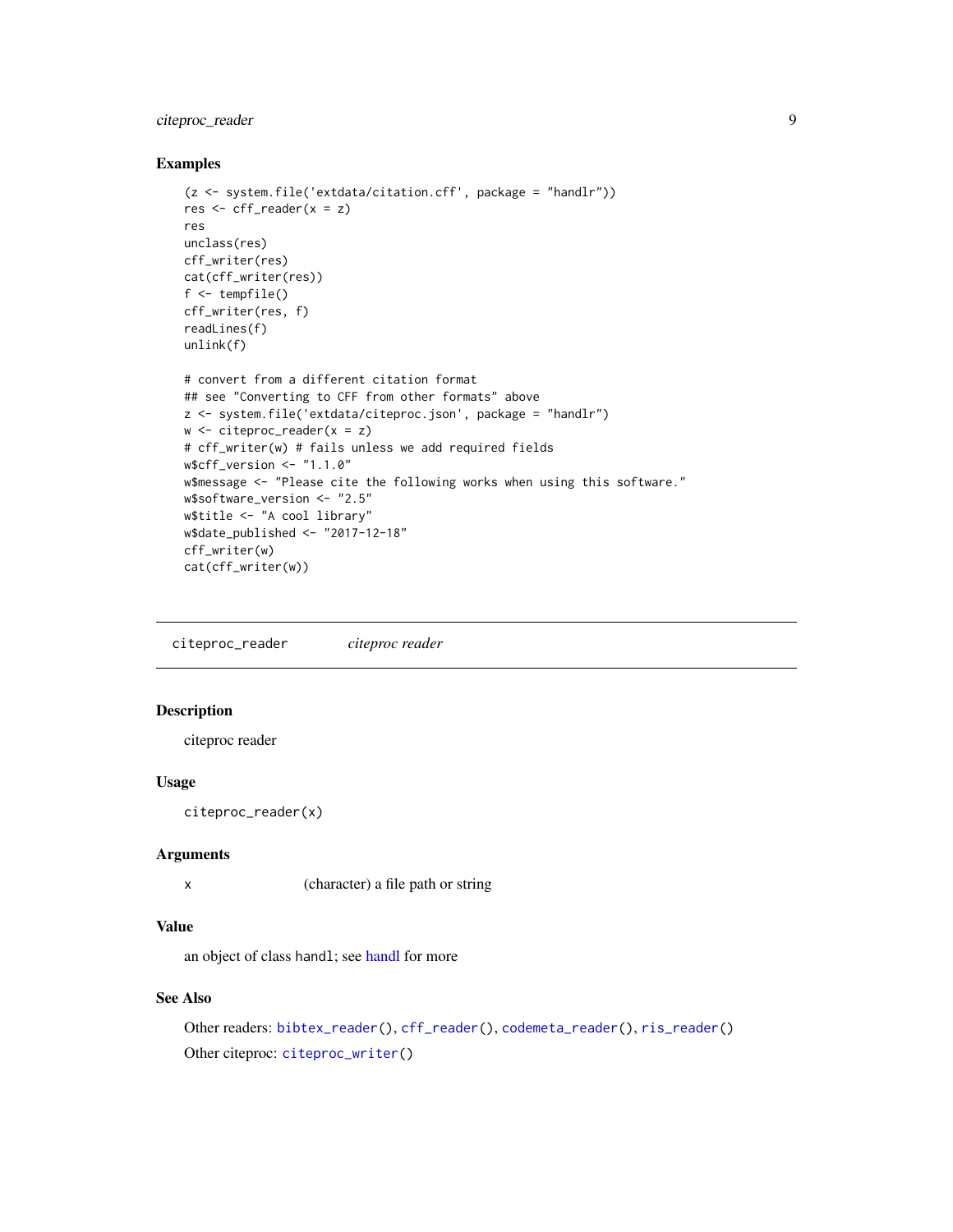#### Examples

```
# single
z <- system.file('extdata/citeproc.json', package = "handlr")
citeproc_reader(x = z)
w <- system.file('extdata/citeproc2.json', package = "handlr")
citeroc_reader(x = w)# many
z <- system.file('extdata/citeproc-many.json', package = "handlr")
citeroc_reader(x = z)
```
<span id="page-9-1"></span>citeproc\_writer *citeproc writer*

#### Description

citeproc writer

#### Usage

```
citeproc\_writer(z, auto\_unbox = TRUE, pretty = TRUE, ...)
```
#### Arguments

| Z.         | an object of class handl; see handl for more                                                                    |
|------------|-----------------------------------------------------------------------------------------------------------------|
| auto_unbox | (logical) automatically "unbox" all atomic vectors of length 1 (default: TRUE).<br>passed to jsonlite::toJSON() |
| pretty     | (logical) adds indentation whitespace to JSON output (default: TRUE), passed to<br>isonlite::toJSON()           |
| $\ddotsc$  | further params passed to jsonlite::toJSON()                                                                     |

#### Value

citeproc as JSON

#### See Also

```
Other writers: bibtex_writer(), cff_writer(), codemeta_writer(), rdf_xml_writer(), ris_writer(),
schema_org_writer()
```
Other citeproc: [citeproc\\_reader\(](#page-8-1))

<span id="page-9-0"></span>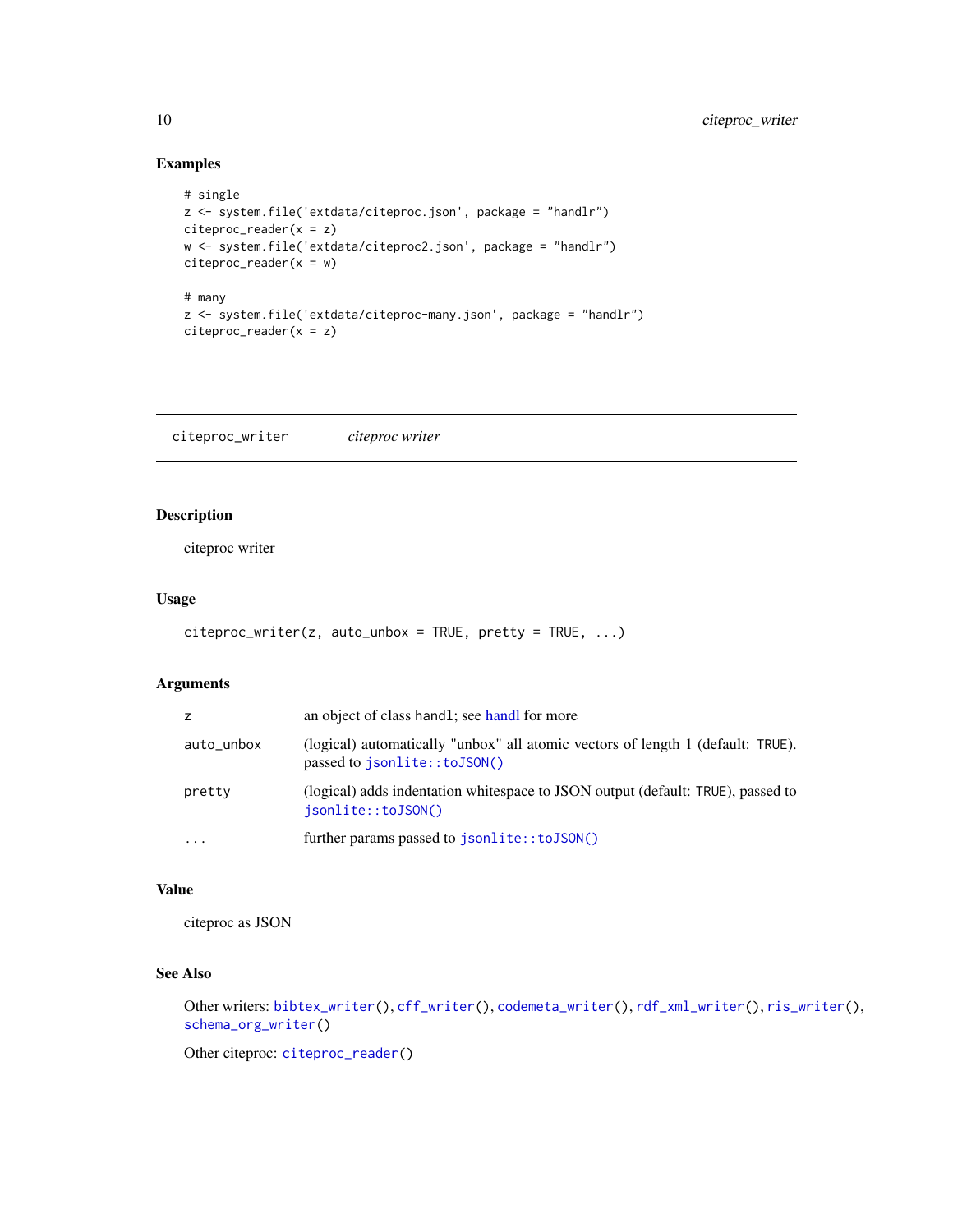#### <span id="page-10-0"></span>codemeta\_reader 11

#### Examples

```
z <- system.file('extdata/citeproc.json', package = "handlr")
(tmp <- citeproc_reader(z))
citer(z = tmp)citer(z = tmp, pretty = FALSE)cat(ris_writer(z = tmp))
# many
z <- system.file('extdata/citeproc-many.json', package = "handlr")
w \le citeproc_reader(x = z)
citeproc_writer(w)
```
<span id="page-10-1"></span>codemeta\_reader *codemeta reader*

#### Description

codemeta reader

#### Usage

codemeta\_reader(x)

#### Arguments

x (character) a file path or string (character or json)

#### Value

an object of class handl; see [handl](#page-12-1) for more

#### See Also

Other readers: [bibtex\\_reader\(](#page-2-1)), [cff\\_reader\(](#page-5-1)), [citeproc\\_reader\(](#page-8-1)), [ris\\_reader\(](#page-20-1)) Other codemeta: [codemeta\\_writer\(](#page-11-1))

```
# single
(z <- system.file('extdata/codemeta.json', package = "handlr"))
codemeta_reader(x = z)
# many
(z <- system.file('extdata/codemeta-many.json', package = "handlr"))
codemeta_reader(x = z)
```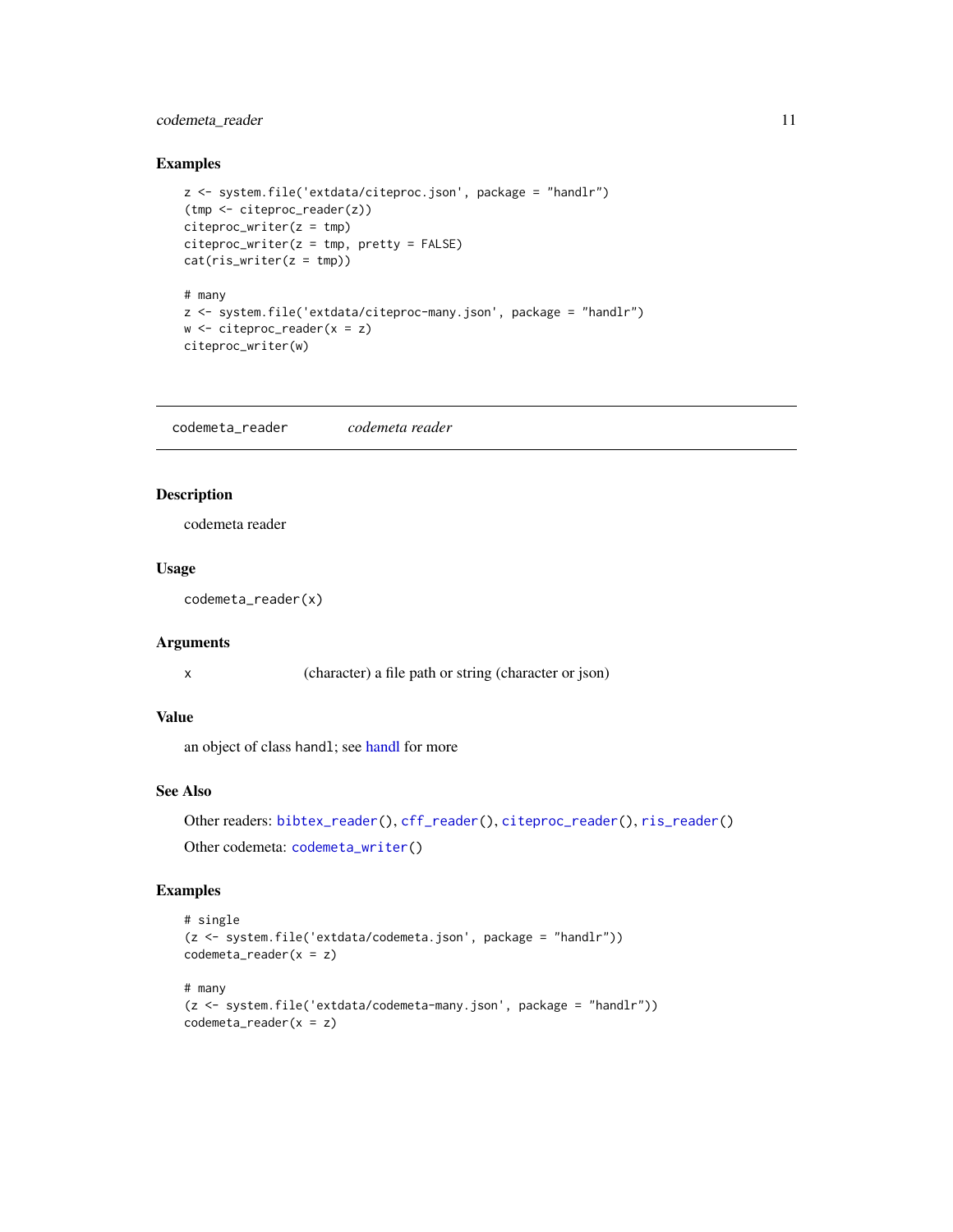<span id="page-11-1"></span><span id="page-11-0"></span>codemeta\_writer *codemeta writer*

#### Description

codemeta writer

#### Usage

 $codematic_writer(z, auto_unbox = TRUE, pretty = TRUE, ...)$ 

#### Arguments

| z          | an object of class handl; see handl for more                                                                    |
|------------|-----------------------------------------------------------------------------------------------------------------|
| auto_unbox | (logical) automatically "unbox" all atomic vectors of length 1 (default: TRUE).<br>passed to jsonlite::toJSON() |
| pretty     | (logical) adds indentation whitespace to JSON output (default: TRUE), passed to<br>isonlite::toJSON()           |
| $\ddotsc$  | further params passed to jsonlite::toJSON()                                                                     |

#### Value

an object of class json

#### See Also

```
Other writers: bibtex_writer(), cff_writer(), citeproc_writer(), rdf_xml_writer(), ris_writer(),
schema_org_writer()
```
Other codemeta: [codemeta\\_reader\(](#page-10-1))

```
if (requireNamespace("bibtex", quietly=TRUE)) {
(x <- system.file('extdata/crossref.bib', package = "handlr"))
(z <- bibtex_reader(x))
codemeta_writer(z)
}
# many citeproc to schema
z <- system.file('extdata/citeproc-many.json', package = "handlr")
w <- citeproc_reader(x = z)
codemeta_writer(w)
codemeta_writer(w, pretty = FALSE)
```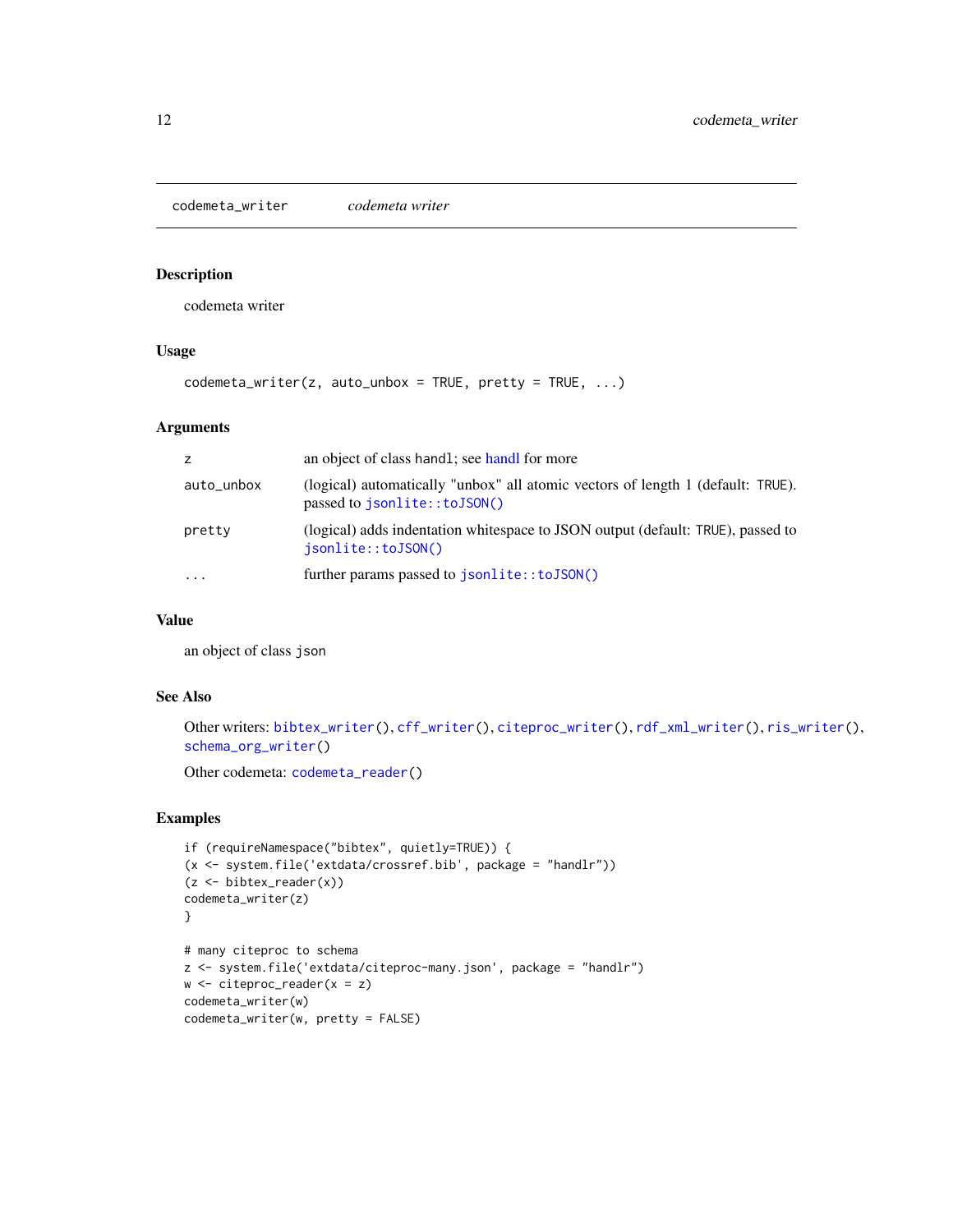<span id="page-12-1"></span><span id="page-12-0"></span>

handl object

#### Details

A handl object is what's returned from the reader functions, and what is passed to the writer functions. The handl object is a list, but using the print.handl method makes it look something like:

```
<handl>
  from: codemeta
 many: TRUE
 count: 2
  first 10
   id/doi: https://doi.org/10.5063%2ff1m61h5x
    id/doi: https://doi.org/10.5063%2ff1m61h5x
```
You can always unclass() the object to get the list itself.

The handl object follows <https://github.com/datacite/bolognese>, which uses the Crosscite format as its internal representation. Note that we don't currently support writing to or reading from Crosscite.

Details on each entry are stored in the named attributes:

- from: the data type the citations come from
- many: is there more than 1 citation?
- count: number of citations
- finally, some details of the first 10 are printed

If you have a handl object with 1 citation, it is a named list that you can access with normal key indexing. If the result is length  $> 1$ , the data is an unnamed list of named lists; the top level list is unnamed, with each list within it being named.

Each named list should have the following components:

- key: (string) a key for the citation, e.g., in a bibtex file
- id: (string) an id for the work being referenced, often a DOI
- type: (string) type of work
- bibtex\_type: (string) bibtex type
- citeproc\_type: (string) citeproc type
- ris\_type: (string) ris type
- resource\_type\_general
- additional\_type: (string) additional type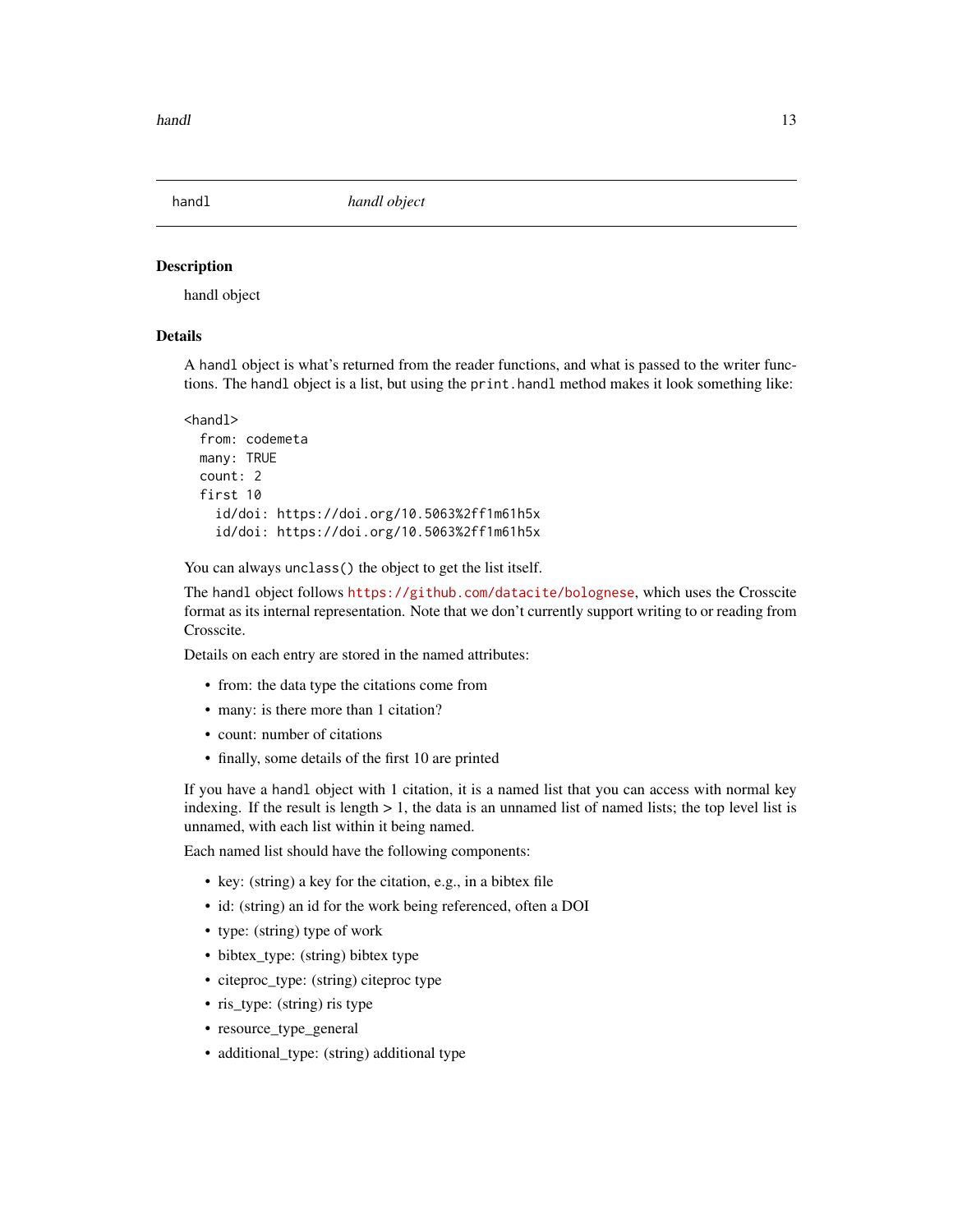#### <span id="page-13-0"></span>14 **HandlrClient**

- doi: (string) DOI
- b\_url: (string) additional URL
- title: (string) the title of the work
- author: (list) authors, with each author a named list of
	- type: type, typically "Person"
	- name: full name
	- givenName: given (first) name
	- familyName: family (last) name
- publisher: (string) the publisher name
- is\_part\_of: (list) what the work is published in, or part of, a named list with:
	- type: (string) the type of work
	- title: (string) title of the work, often a journal or edited book
	- issn: (string) the ISSN
- date\_published: (string)
- volume: (string) the volume, if applicable
- first\_page: (string) the first page
- last\_page: (string) the last page
- description: (string) description of the work, often an abstract
- license: (string) license of the work, a named list
- state: (string) the state of the list
- software version: (string) software version

Citeproc formats may have extra fields that begin with csl\_

HandlrClient *HandlrClient*

#### Description

handlr client, read and write to and from all citation formats

### Details

The various inputs to the x parameter are handled in different ways:

- file: contents read from file, we grab file extension, and we guess format based on combination of contents and file extension because file extensions may belie what's in the file
- string: string read in, and we guess format based on contents of the string
- DOI: we request citeproc-json format from the Crossref API
- DOI url: we request citeproc-json format from the Crossref API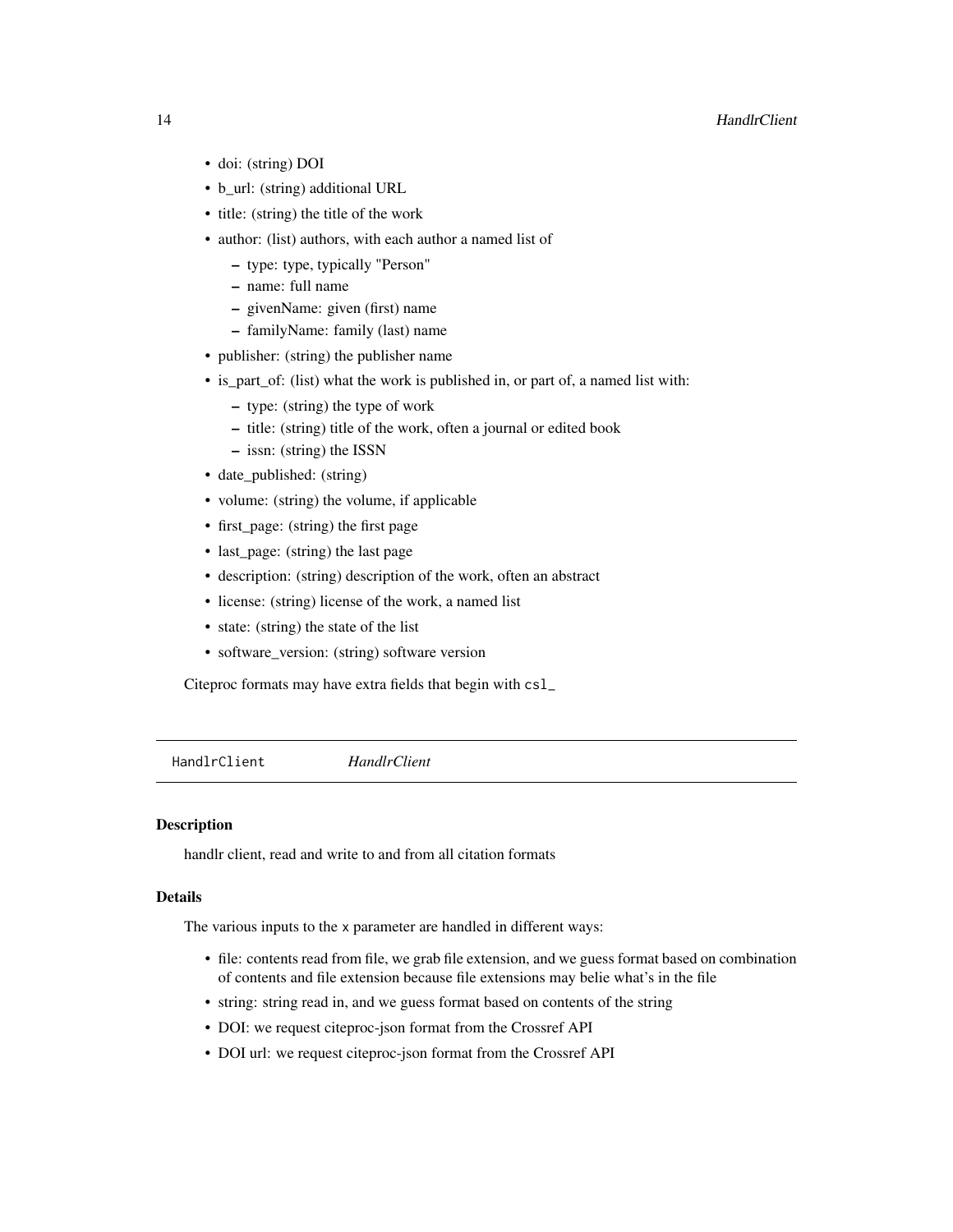#### <span id="page-14-3"></span>HandlrClient 15

#### Public fields

path (character) non-empty if file path passed to initialize

string (character) non-empty if string (non-file) passed to initialize

parsed after read() is run, the parsed content

file (logical) TRUE if a file passed to initialize, else FALSE

ext (character) the file extension

format\_guessed (character) the guessed file format

doi (character) the DOI, if any found

#### Methods

### Public methods:

- [HandlrClient\\$print\(\)](#page-14-0)
- [HandlrClient\\$new\(\)](#page-14-1)
- [HandlrClient\\$read\(\)](#page-14-2)
- [HandlrClient\\$write\(\)](#page-15-0)
- [HandlrClient\\$as\\_df\(\)](#page-15-1)
- [HandlrClient\\$clone\(\)](#page-15-2)

<span id="page-14-0"></span>Method print(): print method for HandlrClient objects

*Usage:* HandlrClient\$print(x, ...)

*Arguments:*

x self

... ignored

<span id="page-14-1"></span>Method new(): Create a new HandlrClient object

*Usage:*

HandlrClient\$new(x, format = NULL, ...)

*Arguments:*

- x (character) a file path (the file must exist), a string containing contents of the citation, a DOI, or a DOI as a URL. See Details.
- format (character) one of citeproc, ris, bibtex, codemeta, cff, or NULL. If NULL, we attempt to guess the format, and error if we can not guess

... curl options passed on to [crul::verb-GET](#page-0-0)

*Returns:* A new HandlrClient object

<span id="page-14-2"></span>Method read(): read input

*Usage:* HandlrClient\$read(format = NULL, ...) *Arguments:*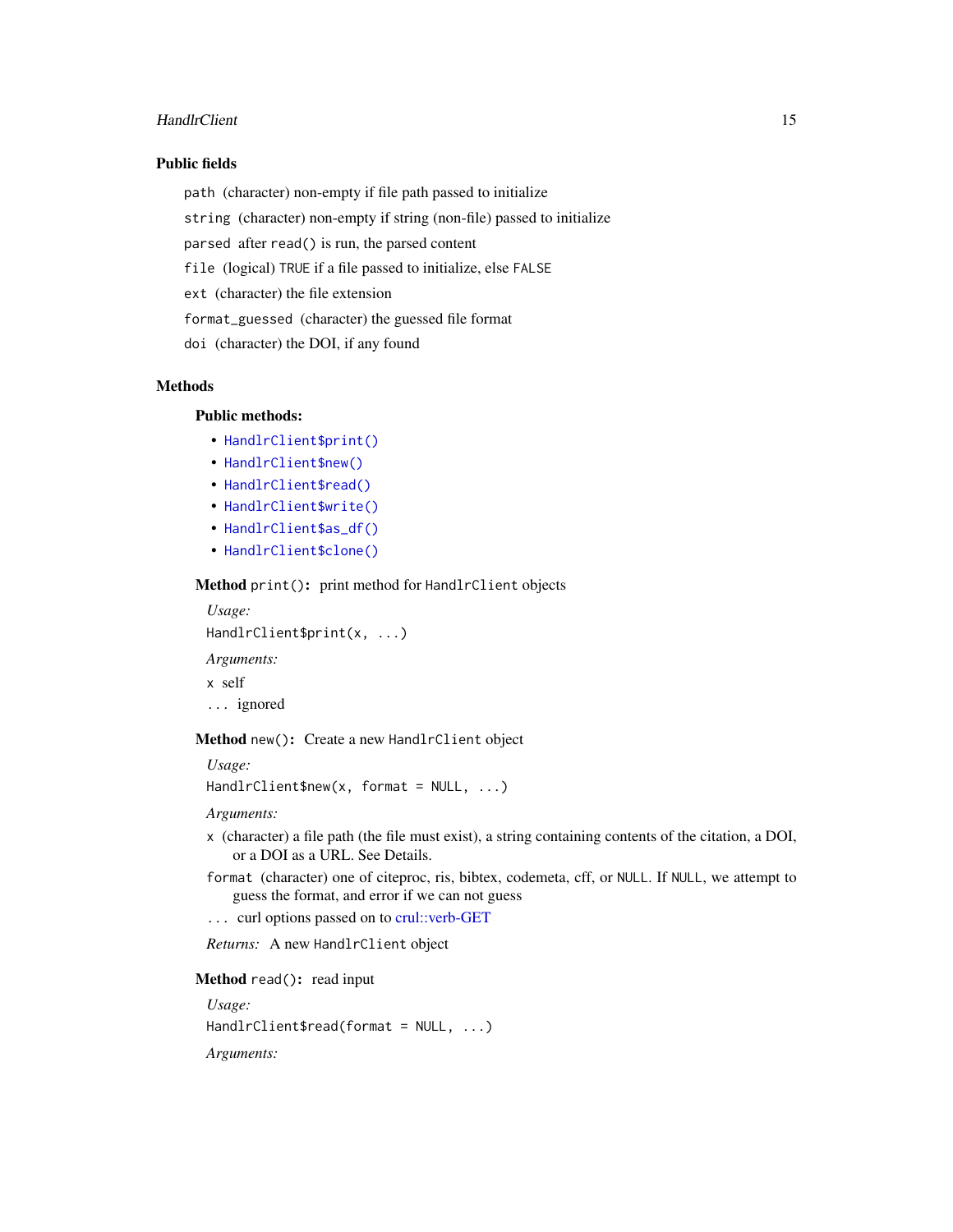- format (character) one of citeproc, ris, bibtex, codemeta, cff, or NULL. If NULL, we attempt to guess the format, and error if we can not guess
- ... further args to the writer fxn, if any

<span id="page-15-0"></span>Method write(): write to std out or file

*Usage:*

HandlrClient\$write(format, file = NULL, ...)

*Arguments:*

format (character) one of citeproc, ris, bibtex, schema\_org, rdfxml, codemeta, or cff

- file a file path, if NULL to stdout. for format=ris, number of files must equal number of ris citations
- ... further args to the writer fxn, if any

<span id="page-15-1"></span>Method as\_df(): convert data to a data.frame using [handl\\_to\\_df\(\)](#page-18-1)

*Usage:* HandlrClient\$as\_df()

*Returns:* a data.frame

<span id="page-15-2"></span>Method clone(): The objects of this class are cloneable with this method.

*Usage:* HandlrClient\$clone(deep = FALSE) *Arguments:* deep Whether to make a deep clone.

#### Note

If \$parsed is NULL then it's likely \$read() has not been run - in which case we attempt to run \$read() to populate \$parsed

```
# read() can be run with format specified or not
# if format not given, we attempt to guess the format and then read
z <- system.file('extdata/citeproc.json', package = "handlr")
(x \leq - HandlrClient$new(x = z)x$read()
x$read("citeproc")
x$parsed
# you can run read() then write()
# or just run write(), and read() will be run for you if possible
z <- system.file('extdata/citeproc.json', package = "handlr")
(x \leq HandlrClient$new(x = z)cat(x$write("ris"))
# read from a DOI as a url
if (interactive()) {
```
<span id="page-15-3"></span>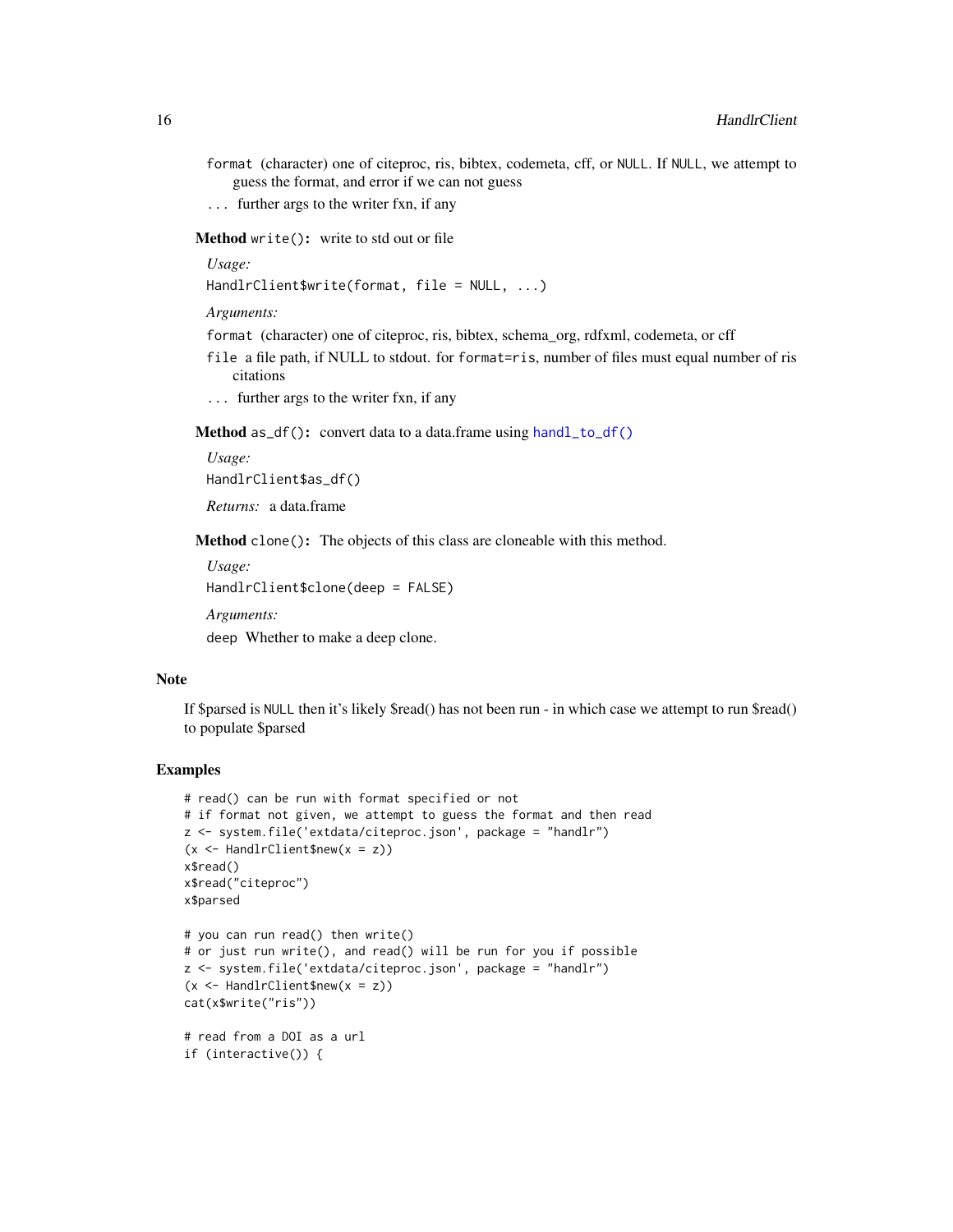```
(x <- HandlrClient$new('https://doi.org/10.7554/elife.01567'))
  x$parsed
  x$read()
  x$parsed
  x$write('bibtex')
}
# read from a DOI
if (interactive()) {
  (x <- HandlrClient$new('10.7554/elife.01567'))
  x$parsed
  x$read()
  x$write('bibtex')
}
# read in citeproc, write out bibtex
z <- system.file('extdata/citeproc.json', package = "handlr")
(x <- HandlrClient$new(x = z))
x$path
x$ext
x$read("citeproc")
x$parsed
x$write("bibtex")
f <- tempfile(fileext = ".bib")
x$write("bibtex", file = f)
readLines(f)
unlink(f)
# read in ris, write out ris
z <- system.file('extdata/peerj.ris', package = "handlr")
(x <- HandlrClient$new(x = z))
x$path
x$format_guessed
x$read("ris")
x$parsed
x$write("ris")
cat(x$write("ris"))
# read in bibtex, write out ris
(z <- system.file('extdata/bibtex.bib', package = "handlr"))
(x <- HandlrClient$new(x = z))
x$path
x$format_guessed
if (requireNamespace("bibtex", quietly = TRUE)) {
x$read("bibtex")
x$parsed
x$write("ris")
cat(x$write("ris"))
}
# read in bibtex, write out RDF XML
if (requireNamespace("bibtex", quietly = TRUE) && interactive()) {
  (z <- system.file('extdata/bibtex.bib', package = "handlr"))
```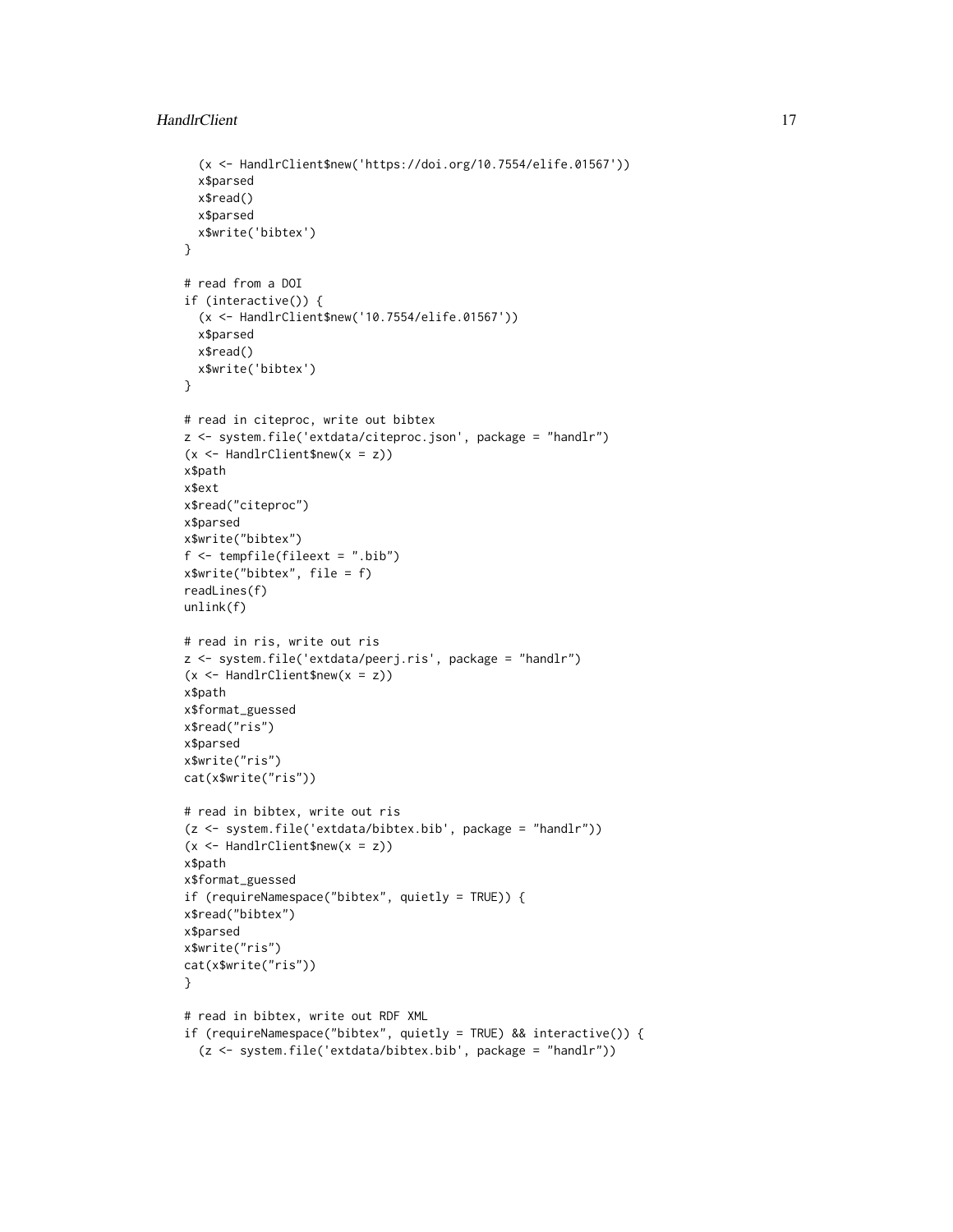```
(x \leq - HandlrClient$new(x = z))
  x$path
  x$format_guessed
  x$read("bibtex")
  x$parsed
  x$write("rdfxml")
  cat(x$write("rdfxml"))
}
# codemeta
(z <- system.file('extdata/codemeta.json', package = "handlr"))
(x <- HandlrClient$new(x = z))
x$path
x$format_guessed
x$read("codemeta")
x$parsed
x$write("codemeta")
# cff: Citation File Format
(z <- system.file('extdata/citation.cff', package = "handlr"))
(x <- HandlrClient$new(x = z))
x$path
x$format_guessed
x$read("cff")
x$parsed
x$write("codemeta")
# > 1 citation
z <- system.file('extdata/citeproc-many.json', package = "handlr")
(x <- HandlrClient$new(x = z))
x$parsed
x$read()
x$parsed
## schmea org
x$write("schema_org")
## bibtex
x$write("bibtex")
## bibtex to file
f <- tempfile(fileext=".bib")
x$write("bibtex", f)
readLines(f)
unlink(f)
## to RIS
x$write("ris")
### only one per file, so not combined
files <- replicate(2, tempfile(fileext=".ris"))
x$write("ris", files)
lapply(files, readLines)
# handle strings instead of files
z <- system.file('extdata/citeproc-crossref.json', package = "handlr")
(x \leq HandlrClient$new(x = readLines(z)))
```

```
x$read("citeproc")
```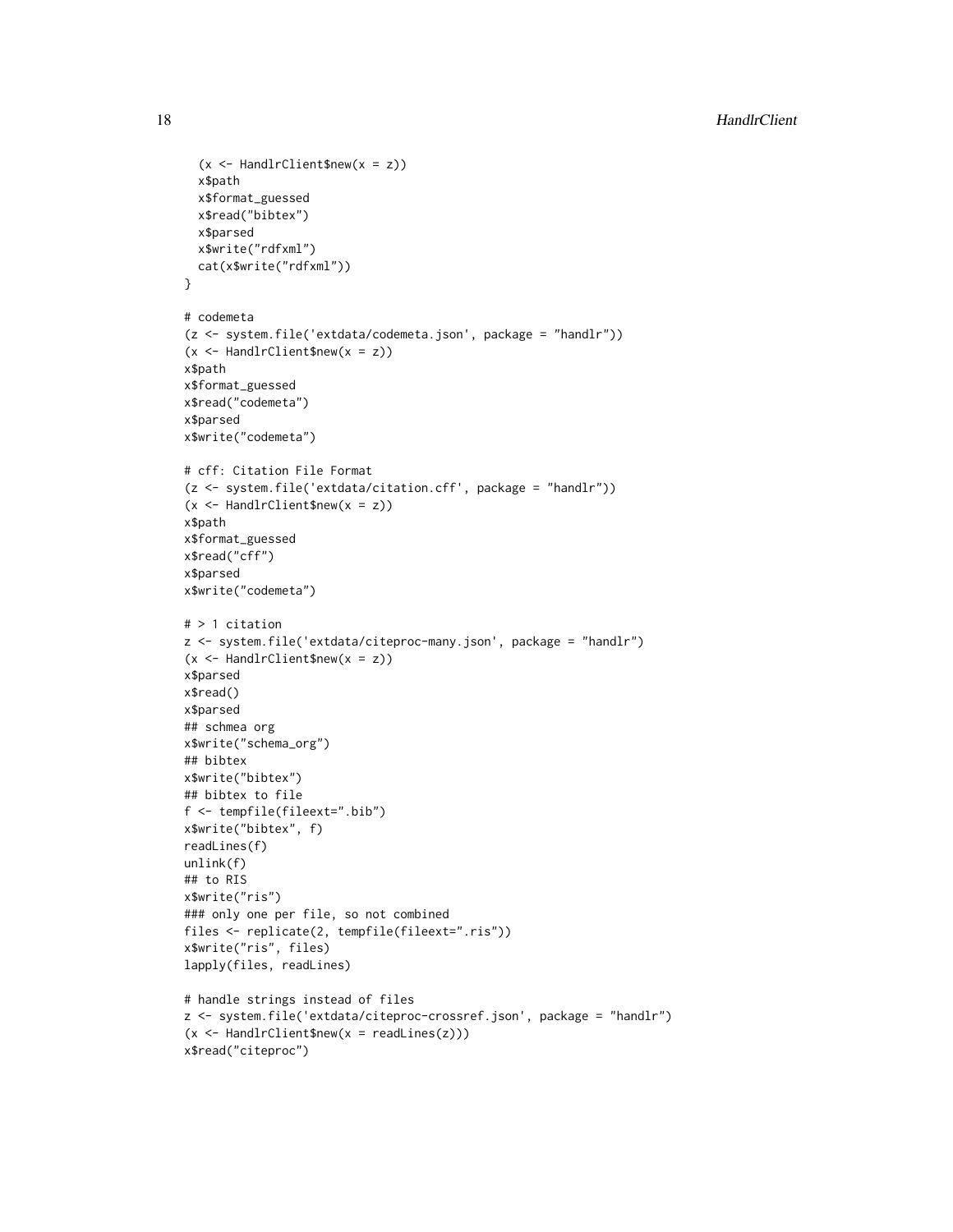```
x$parsed
cat(x$write("bibtex"), sep = "\n")
```
#### <span id="page-18-1"></span>handl\_to\_df *handl to data.frame conversion*

#### Description

handl to data.frame conversion

#### Usage

handl\_to\_df(x)

#### Arguments

x an object of class handl

#### Value

data.frame with column following [handl,](#page-12-1) with as many rows as there are citations

#### Note

requires the Suggested package data.table

```
z <- system.file('extdata/crossref.ris', package = "handlr")
res <- ris_reader(z)
handl_to_df(res)
(x \leq HandlrClient$new(x = z))
x$as_df() # empty data.frame
x$read()
x$as_df() # data.frame with citation data
if (requireNamespace("bibtex", quietly=TRUE)) {
(z <- system.file('extdata/bib-many.bib', package = "handlr"))
res2 <- bibtex_reader(x = z)
handl_to_df(res2)
}
```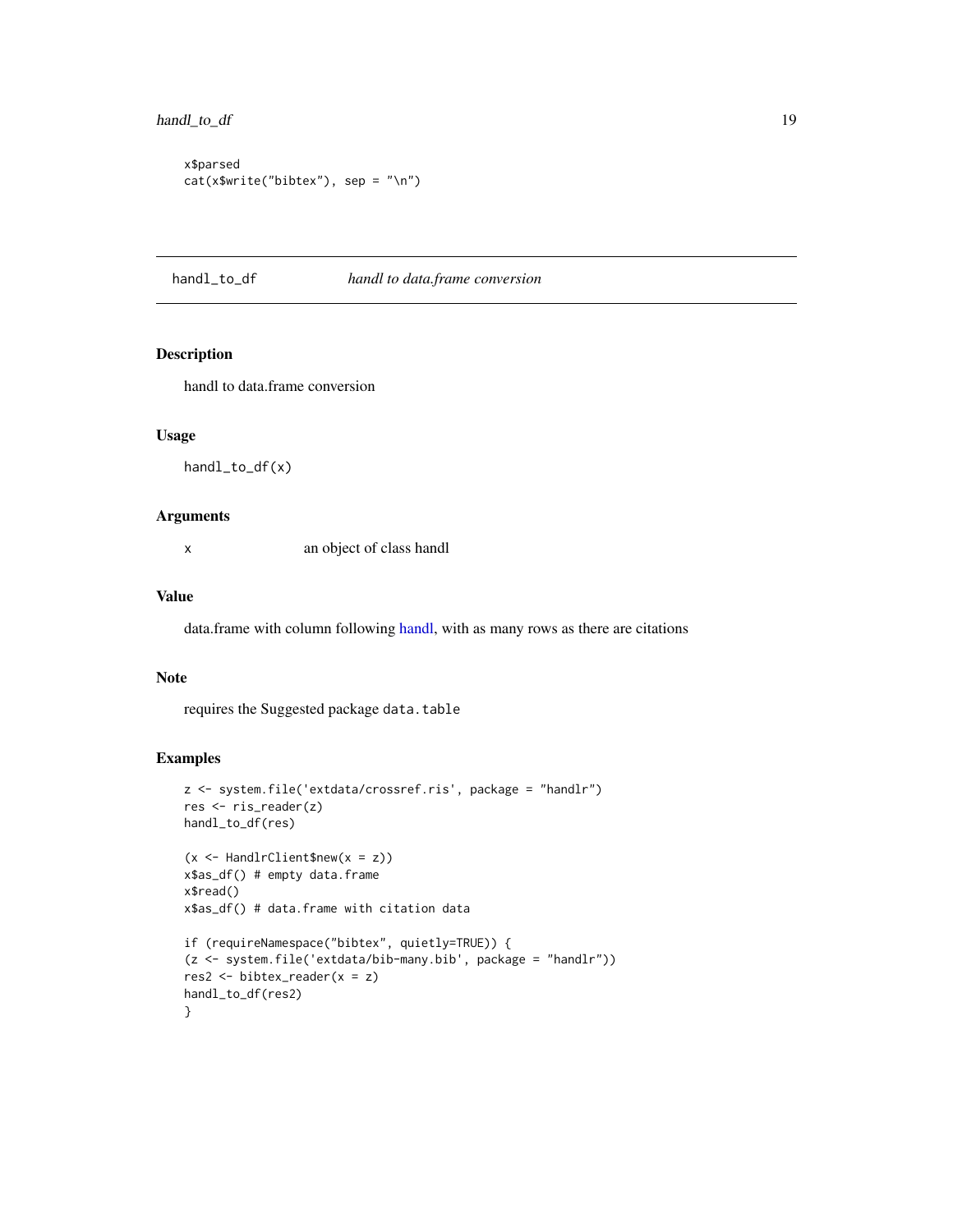<span id="page-19-1"></span><span id="page-19-0"></span>rdf\_xml\_writer *RDF XML writer*

#### Description

RDF XML writer

#### Usage

rdf\_xml\_writer(z, ...)

#### Arguments

|                   | an object of class handl; see handl for more     |
|-------------------|--------------------------------------------------|
| $\cdot\cdot\cdot$ | further params passed to json1d::json1d_to_rdf() |

#### Details

package jsonld required for this writer

#### Value

RDF XML

#### See Also

```
Other writers: bibtex_writer(), cff_writer(), citeproc_writer(), codemeta_writer(), ris_writer(),
schema_org_writer()
```

```
if (require("jsonld") && interactive()) {
 library("jsonld")
 z <- system.file('extdata/citeproc.json', package = "handlr")
 (tmp <- citeproc_reader(z))
 if (requireNamespace("bibtex", quietly=TRUE)) {
 (z <- system.file('extdata/bibtex.bib', package = "handlr"))
 (tmp <- bibtex_reader(z))
 rdf_xml_writer(z = tmp)
 cat(rdf\_xml\_writer(z = tmp))}
}
```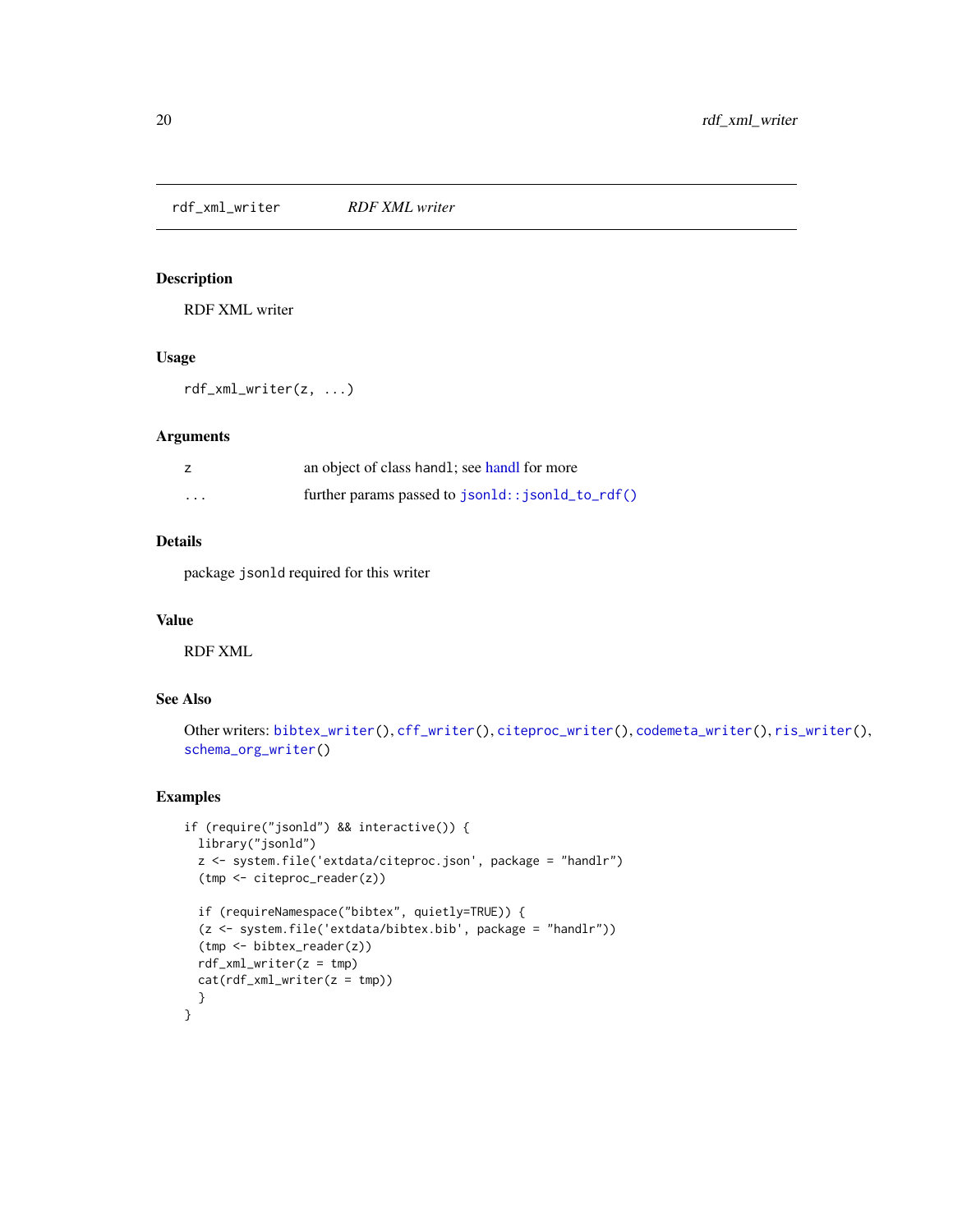<span id="page-20-1"></span><span id="page-20-0"></span>

ris reader (Research Information Systems)

#### Usage

ris\_reader(x)

#### Arguments

x (character) a file path or string

#### Value

an object of class handl; see [handl](#page-12-1) for more

#### References

RIS tags https://en.wikipedia.org/wiki/RIS\_(file\_format)

#### See Also

Other readers: [bibtex\\_reader\(](#page-2-1)), [cff\\_reader\(](#page-5-1)), [citeproc\\_reader\(](#page-8-1)), [codemeta\\_reader\(](#page-10-1)) Other ris: [ris\\_writer\(](#page-21-1))

```
z <- system.file('extdata/crossref.ris', package = "handlr")
ris_reader(z)
z <- system.file('extdata/peerj.ris', package = "handlr")
ris_reader(z)
z <- system.file('extdata/plos.ris', package = "handlr")
ris_reader(z)
# from a string
z <- system.file('extdata/crossref.ris', package = "handlr")
my_string <- ris_writer(ris_reader(z))
class(my_string)
ris_reader(my_string)
```

```
# many
z <- system.file('extdata/multiple-eg.ris', package = "handlr")
ris_reader(z)
```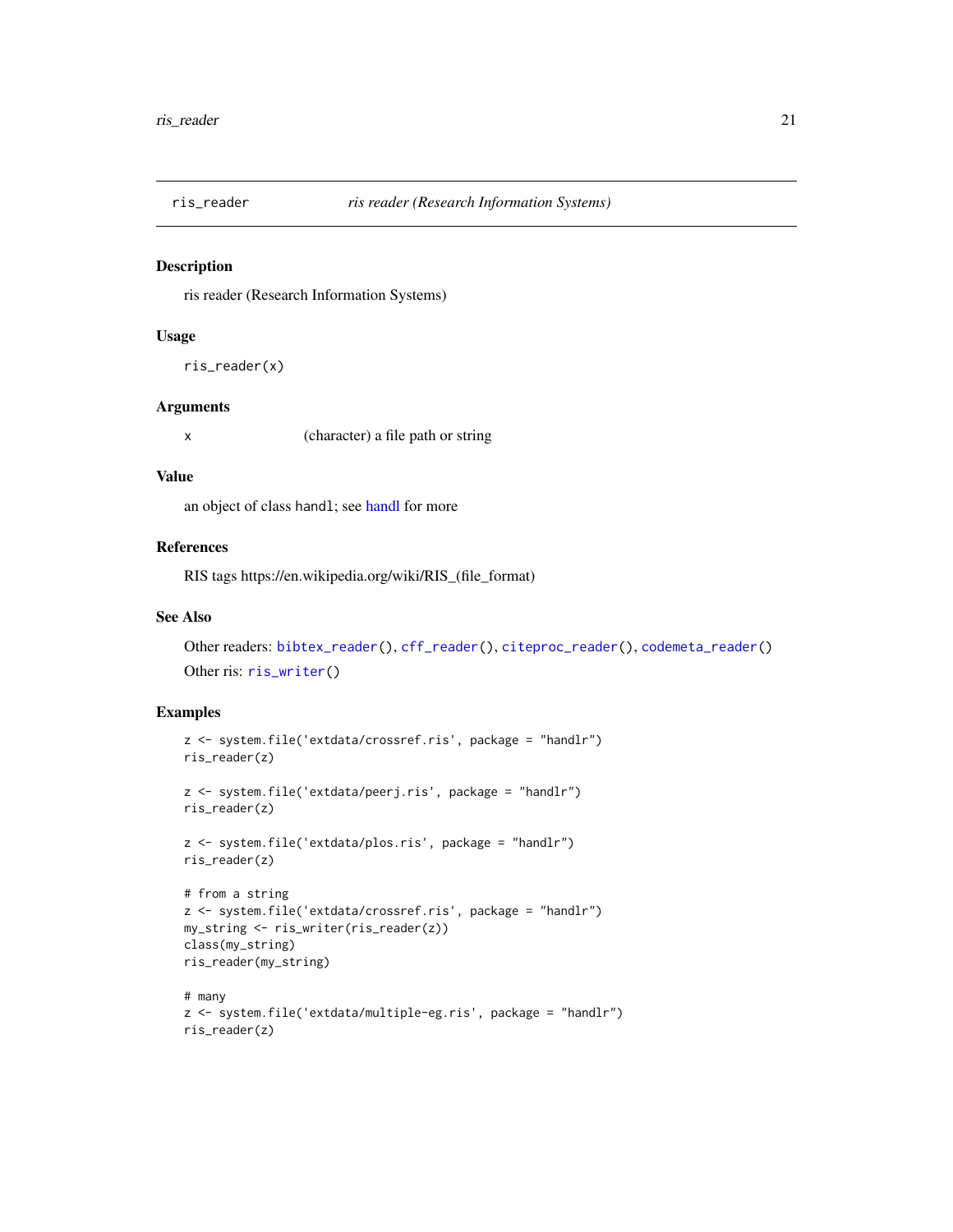<span id="page-21-1"></span><span id="page-21-0"></span>

ris writer (Research Information Systems)

#### Usage

ris\_writer(z)

#### Arguments

z an object of class [handl](#page-12-1); see handl for more

#### Value

text if one RIS citation or list of many

#### References

RIS tags https://en.wikipedia.org/wiki/RIS\_(file\_format)

#### See Also

```
Other writers: bibtex_writer(), cff_writer(), citeproc_writer(), codemeta_writer(), rdf_xml_writer(),
schema_org_writer()
ris_reader()
```

```
# from a RIS file
z <- system.file('extdata/crossref.ris', package = "handlr")
tmp <- ris_reader(z)
cat(ris\_writer(z = tmp))# peerj
z <- system.file('extdata/peerj.ris', package = "handlr")
tmp <- ris_reader(z)
cat(ris_writer(z = tmp))
# plos
z <- system.file('extdata/plos.ris', package = "handlr")
tmp <- ris_reader(z)
cat(ris_writer(z = tmp))
# elsevier
z <- system.file('extdata/elsevier.ris', package = "handlr")
tmp <- ris_reader(z)
```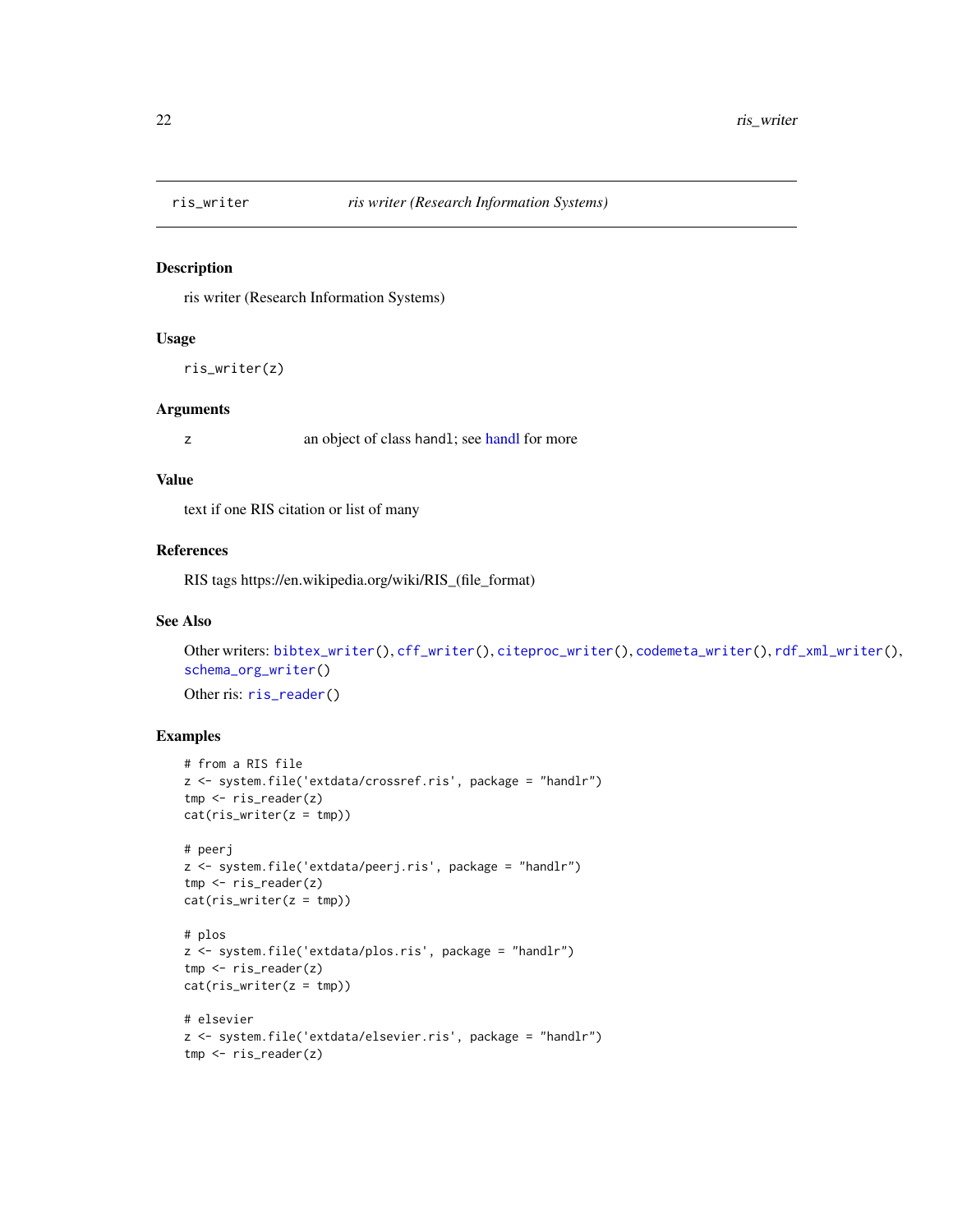```
cat(ris\_writer(z = tmp))z <- system.file('extdata/citeproc.json', package = "handlr")
res <- citeproc_reader(z)
cat(ris\_writer(z = res))# many
## combine many RIS in a handl object
z <- system.file('extdata/crossref.ris', package = "handlr")
cr <- ris_reader(z)
z <- system.file('extdata/peerj.ris', package = "handlr")
prj <- ris_reader(z)
c(cr, prj)
# many bibtex to ris via c method
if (requireNamespace("bibtex", quietly=TRUE)) {
a <- system.file('extdata/bibtex.bib', package = "handlr")
b <- system.file('extdata/crossref.bib', package = "handlr")
aa <- bibtex_reader(a)
bb <- bibtex_reader(a)
(res \leftarrow c(aa, bb))cat(ris_writer(res), sep = "\n\n")
}
## manhy Citeproc to RIS
z <- system.file('extdata/citeproc-many.json', package = "handlr")
w \le - citeproc_reader(x = z)
ris_writer(w)
cat(ris_writer(w), sep = "\n")
```
<span id="page-22-1"></span>schema\_org\_writer *Schema org writer*

#### Description

Schema org writer

#### Usage

```
schema_org_writer(z, auto_unbox = TRUE, pretty = TRUE, \ldots)
```
#### Arguments

| Z          | an object of class handl; see handl for more                                                                    |
|------------|-----------------------------------------------------------------------------------------------------------------|
| auto_unbox | (logical) automatically "unbox" all atomic vectors of length 1 (default: TRUE).<br>passed to jsonlite::toJSON() |
| pretty     | (logical) adds indentation whitespace to JSON output (default: TRUE), passed to<br>isonlite::toJSON()           |
| $\ddotsc$  | further params passed to jsonlite::toJSON()                                                                     |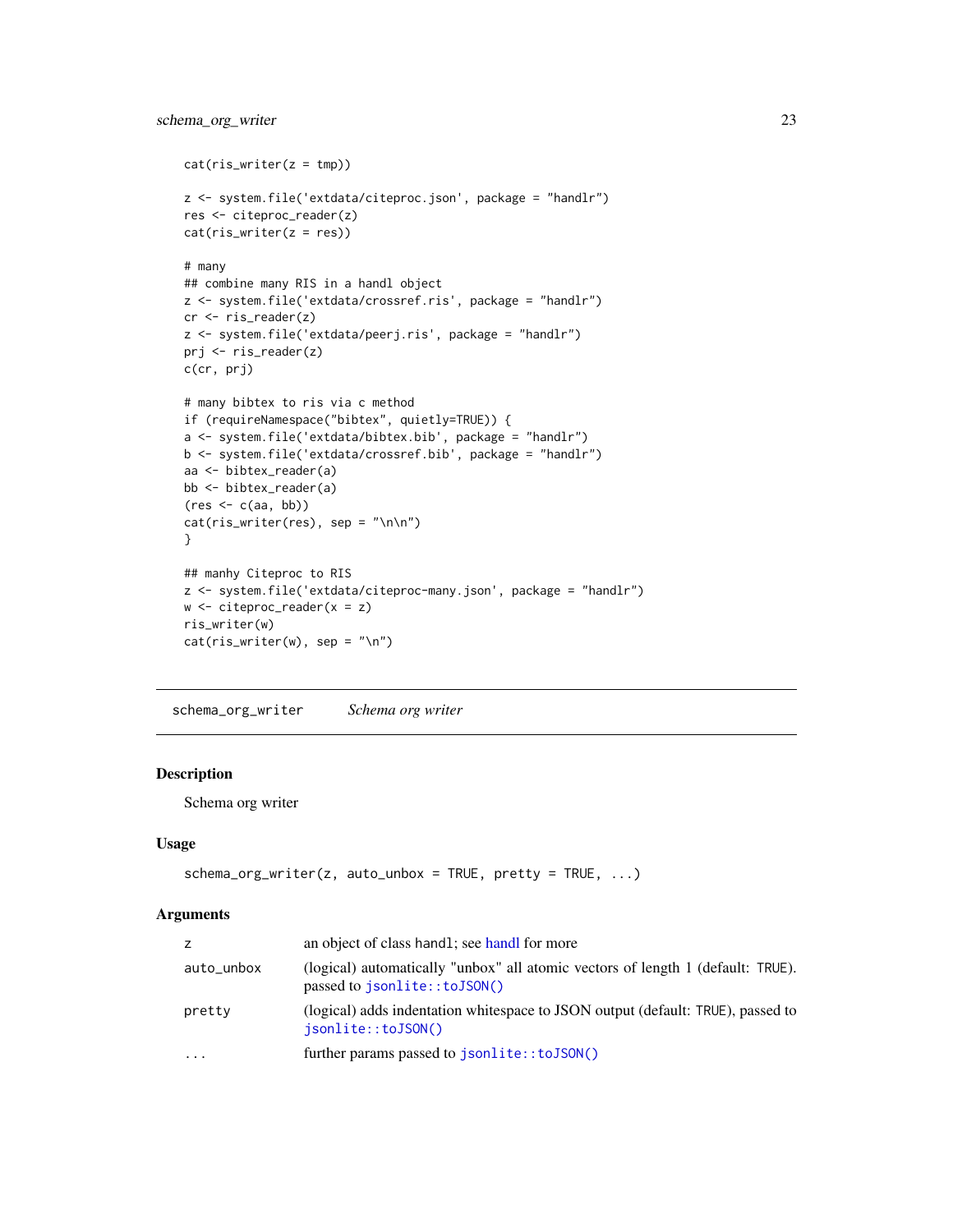#### <span id="page-23-0"></span>Value

an object of class json

#### See Also

```
Other writers: bibtex_writer(), cff_writer(), citeproc_writer(), codemeta_writer(), rdf_xml_writer(),
ris_writer()
```

```
if (requireNamespace("bibtex", quietly=TRUE)) {
(z <- system.file('extdata/bibtex.bib', package = "handlr"))
(tmp <- bibtex_reader(z))
schema_org_writer(tmp)
schema_org_writer(tmp, pretty = FALSE)
}
# many citeproc to schema
z <- system.file('extdata/citeproc-many.json', package = "handlr")
w \leftarrow citeproc_reader(x = z)
schema_org_writer(w)
schema_org_writer(w, pretty = FALSE)
```